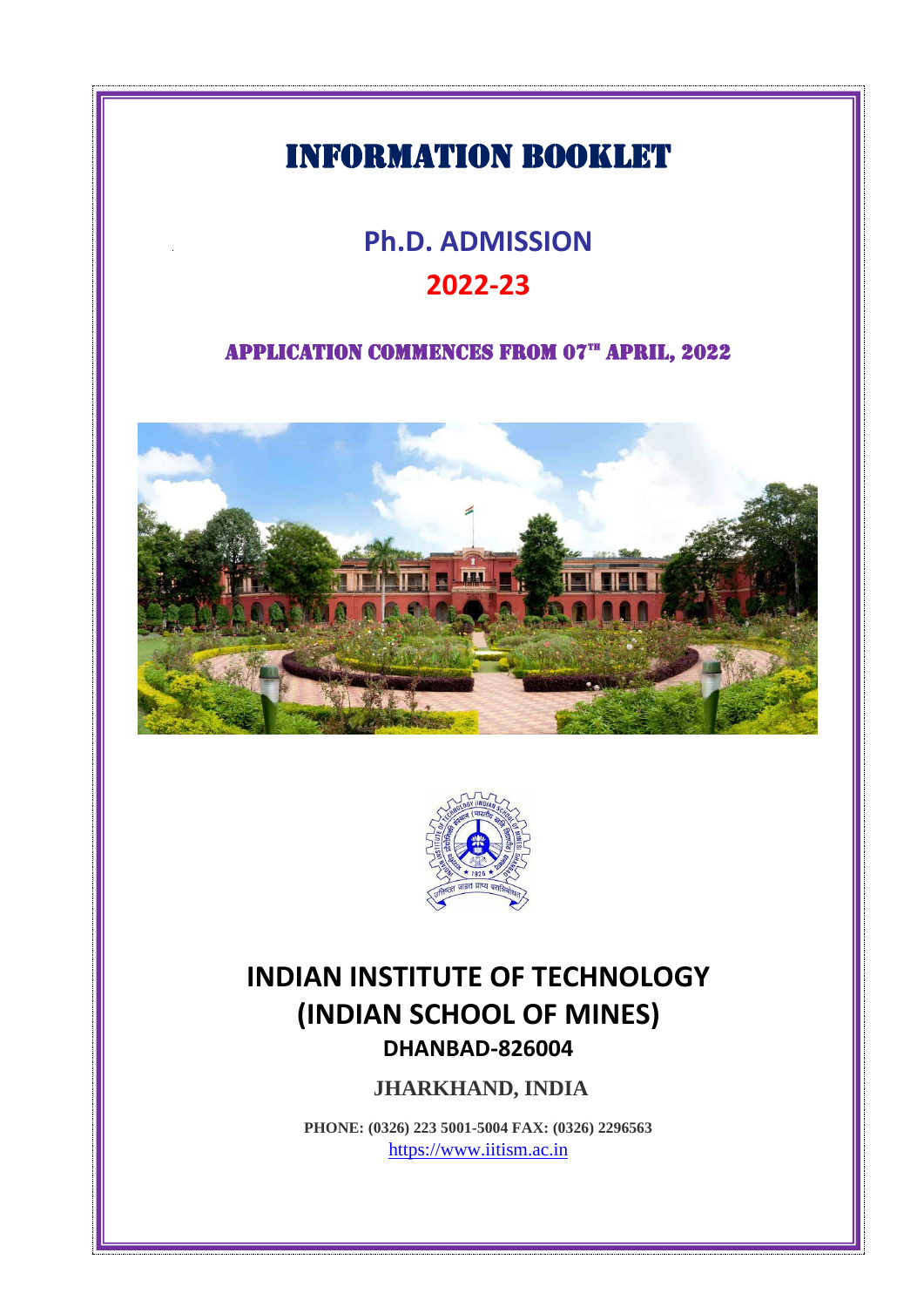## **Contents**

| 1. |              |                                                                   |  |
|----|--------------|-------------------------------------------------------------------|--|
| 2. |              |                                                                   |  |
|    | 2.1          |                                                                   |  |
|    | 2.2          |                                                                   |  |
|    | 2.3          |                                                                   |  |
|    | 2.3.1        |                                                                   |  |
|    | 2.4          |                                                                   |  |
|    | 2.5          |                                                                   |  |
|    | 2.6          |                                                                   |  |
|    | 2.7          |                                                                   |  |
|    | 2.7.1        |                                                                   |  |
|    | 2.7.2        |                                                                   |  |
| 3. |              |                                                                   |  |
|    | 3.1          |                                                                   |  |
|    | 3.2          |                                                                   |  |
|    | 3.3          |                                                                   |  |
|    | 3.3.1        |                                                                   |  |
|    | 3.3.2        |                                                                   |  |
|    | 3.3.3        |                                                                   |  |
|    | 3.3.4        |                                                                   |  |
|    | 3.4          |                                                                   |  |
|    | 3.4.1        |                                                                   |  |
|    | 3.4.2        |                                                                   |  |
|    | 3.4.3        | Essential criteria for Ph.D. in Humanities and Social Sciences 11 |  |
|    | 3.4.4        |                                                                   |  |
|    | 3.4.5        |                                                                   |  |
|    | 3.4.6        |                                                                   |  |
|    | 3.4.7        |                                                                   |  |
|    | 3.5          |                                                                   |  |
|    | 3.6          |                                                                   |  |
|    | 3.6.1        |                                                                   |  |
|    | 3.7          |                                                                   |  |
|    | 3.7.1        |                                                                   |  |
|    | 3.7.2        |                                                                   |  |
|    | 3.7.3        |                                                                   |  |
|    | 3.7.4        |                                                                   |  |
|    | 3.7.5        |                                                                   |  |
|    | 3.7.6        |                                                                   |  |
| 4. |              |                                                                   |  |
|    | 4.1<br>4.1.1 |                                                                   |  |
|    | 4.1.2        |                                                                   |  |
|    | 4.1.3        |                                                                   |  |
| 5. |              |                                                                   |  |
|    |              |                                                                   |  |
|    |              |                                                                   |  |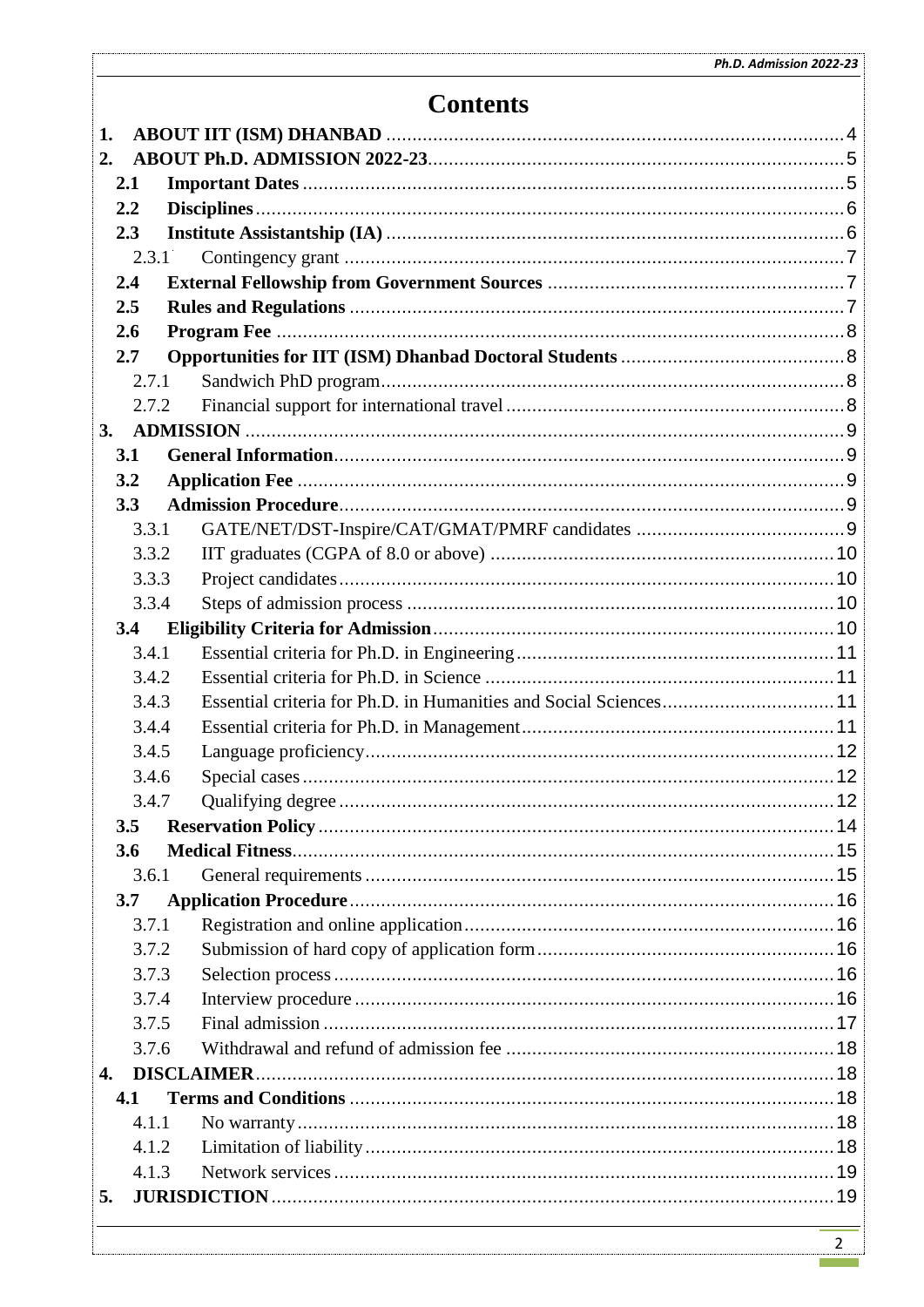|    | Ph.D. Admission 2022-23 |
|----|-------------------------|
| 6. |                         |
|    |                         |
|    |                         |
|    |                         |
|    |                         |
|    |                         |
|    |                         |
|    |                         |
|    |                         |
|    |                         |
|    |                         |
|    |                         |
|    |                         |
|    |                         |
|    |                         |
|    |                         |
|    |                         |
|    |                         |
|    |                         |
|    |                         |
|    |                         |
|    |                         |
|    |                         |
|    |                         |
|    |                         |
|    |                         |
|    |                         |
|    |                         |
|    |                         |
|    |                         |
|    |                         |
|    |                         |
|    |                         |
|    |                         |
|    |                         |
|    |                         |
|    |                         |
|    |                         |
|    |                         |
|    |                         |
|    |                         |
|    |                         |
|    |                         |
|    |                         |
|    |                         |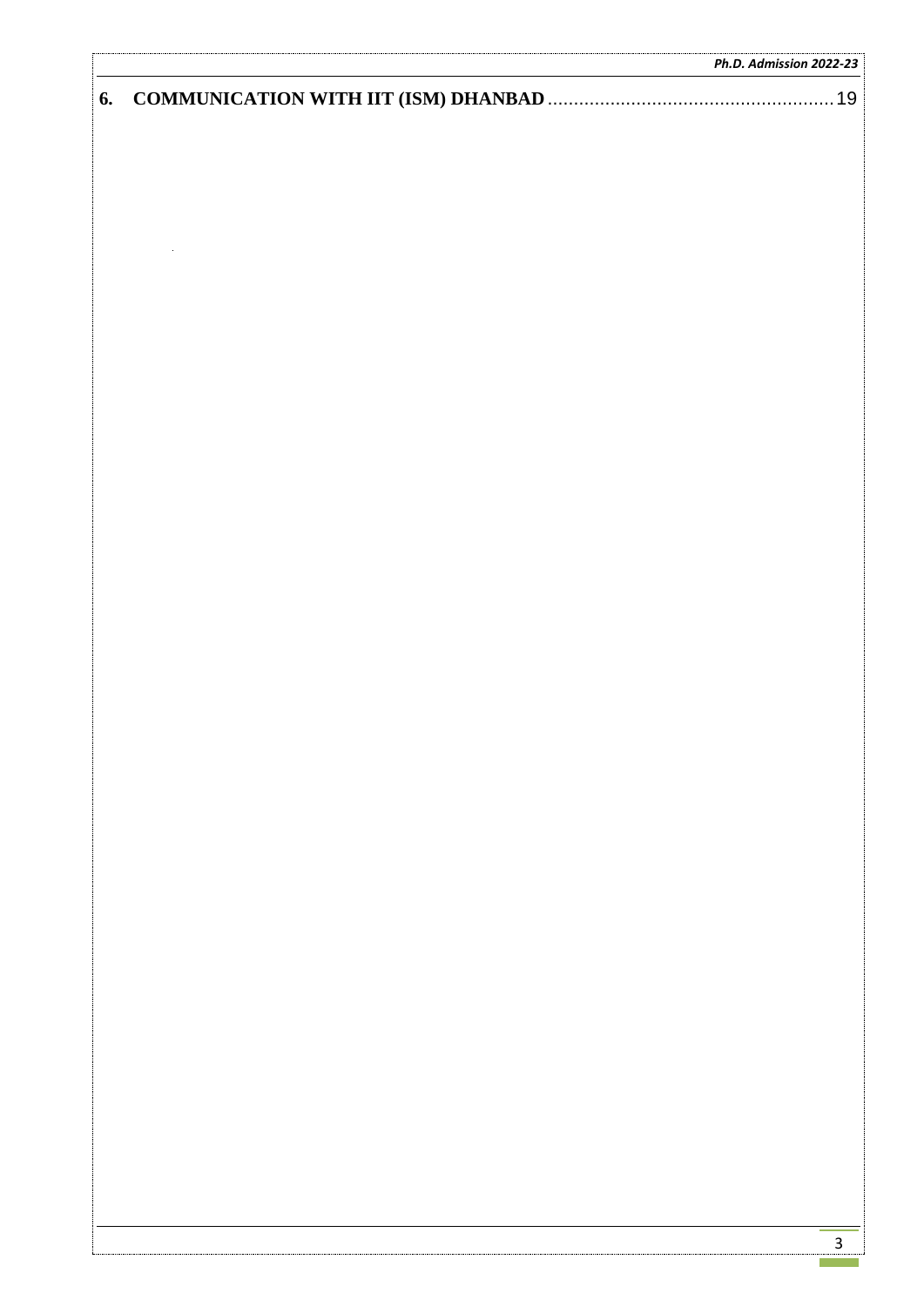## <span id="page-3-0"></span>**1. ABOUT IIT (ISM) DHANBAD**

Indian Institute of Technology (Indian School of Mines) [IIT (ISM)], Dhanbad, previously known as ISM Dhanbad, is one of the prestigious institutes of the country, built on the pattern of the Royal School of Mines, England, United Kingdom (U.K.) in the year 1926. Today, it enjoys the status of an **Institute of National Importance**, fully funded by the Ministry of Education, Govt. of India (GOI) and was declared as an IIT on 6<sup>th</sup> September 2016. IIT (ISM), while administering its programs through various Departments and Centres of excellence, offers its services to several industries, especially in mining, mineral, petroleum, and metallurgy sectors. IIT(ISM) focuses its education on various engineering, science and management disciplines. The institute offers B.Tech., M.Sc., M.Sc. (Tech.), M.Tech., MBA, M.Tech. Dual Degrees, Integrated M.Tech. programs, besides awarding Ph.D. and D.Sc. in all disciplines.

The Institute aims at excellence in teaching and research that benefits both academia and industry through 18\* departments in various areas of **Engineering:** Civil, Computer Science & Engineering, Chemical, Electrical, Electronics, Environmental Science & Engineering, Fuel, Mineral & Metallurgical Engineering, Mechanical, Mineral, Metallurgical, Mining, and Petroleum; **Science:** Physics, Chemistry & Chemical Biology, Mathematics & Computing, Applied Geology, Applied Geophysics, besides **Management Studies and Humanities & Social Sciences.** It has been focusing its academic and research activities on various aspects of industries ever since its inception.

IIT(ISM) maintains its all-India character, drawing faculty and students from all across the country. It occupies a unique position around the globe and has contributed to the development of the mining, mineral, and petroleum sector substantially. The institute possesses state-of-the-art facilities for advanced studies and research in several areas of Engineering, Sciences, Management, and Humanities & Social Sciences. The institute campus is spread over an area of 220 acres.



IIT [\(ISM\)](https://www.google.co.in/maps/@23.8132835,86.4413659,16.75z) is located in the city of [Dhanbad,](https://www.google.co.in/maps/place/Dhanbad,+Jharkhand/@23.8021272,86.3991445,13z/data=!3m1!4b1!4m5!3m4!1s0x39f6a30804ccfc6d:0xfa151e1b85f764e7!8m2!3d23.7956531!4d86.4303859) which is also known for its Coal Mines. Hence referred to as the Coal Capital of India. One can reach Dhanbad by rail and road. It is 259 km from Kolkata, 167 km from Ranchi, 67 km from Bokaro Steel City, and about 180 km from Jamshedpur. Trains are available from all parts of the country to reach Dhanbad via Kolkata, Delhi, and Bombay. Ranchi, Kolkata and Durgapur are the nearest airports. Deluxe and Express buses ply from Kolkata, Ranchi, Jamshedpur, and Bokaro to Dhanbad. IIT (ISM) campus is just 2.5 km from Dhanbad railway station where taxis and rickshaws ply round the clock. People arriving by train should exit from the main gate located near the platform No.1 to avail the taxis/rickshaws for local conveyance to the institute.

\**The erstwhile Department of Mining Machinery Engineering has been merged with other department(s).*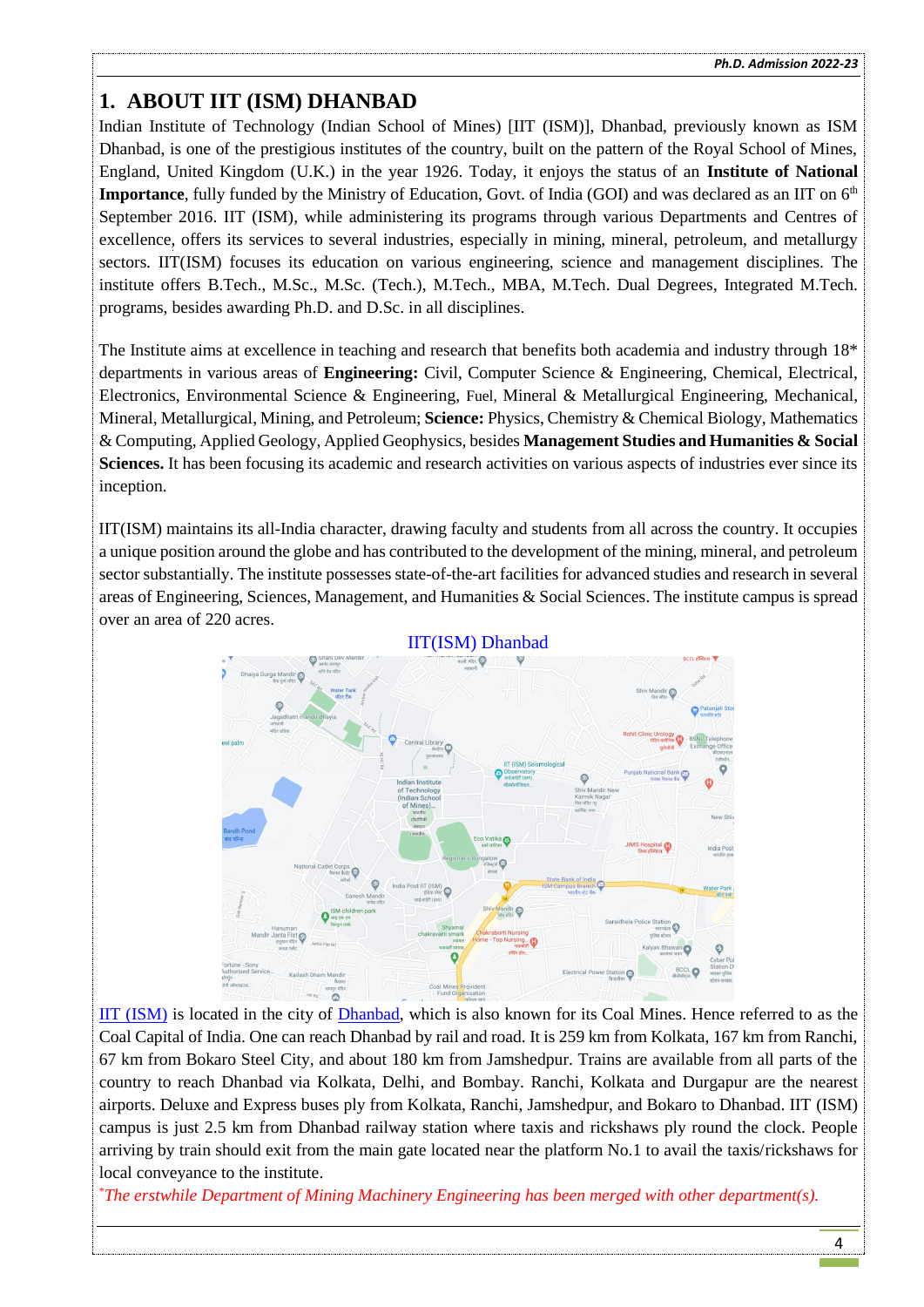## <span id="page-4-0"></span>**2. ABOUT Ph.D. ADMISSION 2022-23**

IIT(ISM) Dhanbad provides Institute Assistantship (IA) to the deserving and eligible candidates qualified through the institute selection procedure and, thus, providing ample opportunities for carrying out research leading to the Ph.D. degree.

IA is open to the candidates who possess the minimum eligibility criteria given in [section 3.4.](#page-9-3) The respective department will scrutinize the eligibility of the candidate at every stage as per the specific criteria of the respective discipline of the Ph.D. program (**[Table 6](#page-11-3)**). The applicants should submit the correct information during online registration and application. The application which has incorrect/insufficient information will be rejected at any stage.

The total number of seats for the 2022-23 admission depends on the availability of funds and vacancy for the academic year 2022-23. The discipline-wise distribution of seats will be as per the requirement of respective departments. The reservation policy directed by the Government of India will be followed, and the number of positions to each category is fixed at the institute level and not for each discipline.

## <span id="page-4-1"></span>**2.1 Important Dates**

Table 1 gives the tentative crucial dates for the Ph.D. admission 2022-23. Any change in date(s) will be notified through IIT(ISM)'s website. Candidates are requested to visit IIT(ISM) website frequently for any information regarding Ph.D. admission, including change of date, if any.

| <b>Details</b>                                                                           | Date(s)                        |
|------------------------------------------------------------------------------------------|--------------------------------|
| Commencement of online application                                                       | April 07, 2022                 |
| Last date for applying through online portal                                             | May 06, 2022                   |
| Intimation to shortlisted candidates for interview*                                      | May 18, 2022                   |
| Interview for shortlisted candidates**                                                   | June 06 to June 11, 2022       |
| Declaration of the merit list                                                            | June 24, 2022                  |
| Online Registration of Merit list candidates                                             | June 27, 2022 to July 01, 2022 |
| Declaration of extended merit list                                                       | <b>July 08, 2022</b>           |
| Online Registration of Extended Merit list candidates                                    | July 11, 2022 to July 14, 2022 |
| (i f)<br>Declaration of Additional Extended Merit List(s)<br>$necessary)$ ***            | Will be declared later         |
| Online Registration of Additional Extended Merit list(s)<br>candidates (if necessary)*** | Will be declared later         |
| Physical Admission (in Campus) $\&$ joining of admitted students                         | <b>August 03, 2022</b>         |

#### **Table 1: Important dates#**

**#Any of the dates may be changed due to unavoidable circumstances. \*Appropriate academic criteria/methodology will be adopted by the respective departments for shortlisting of applications received against the Ph.D. admission. \*\*In normal situation, the interview will be held physically in the campus at respective departments. However, it may be online if situation demands. \*\*\*Dates will be intimated in due course.**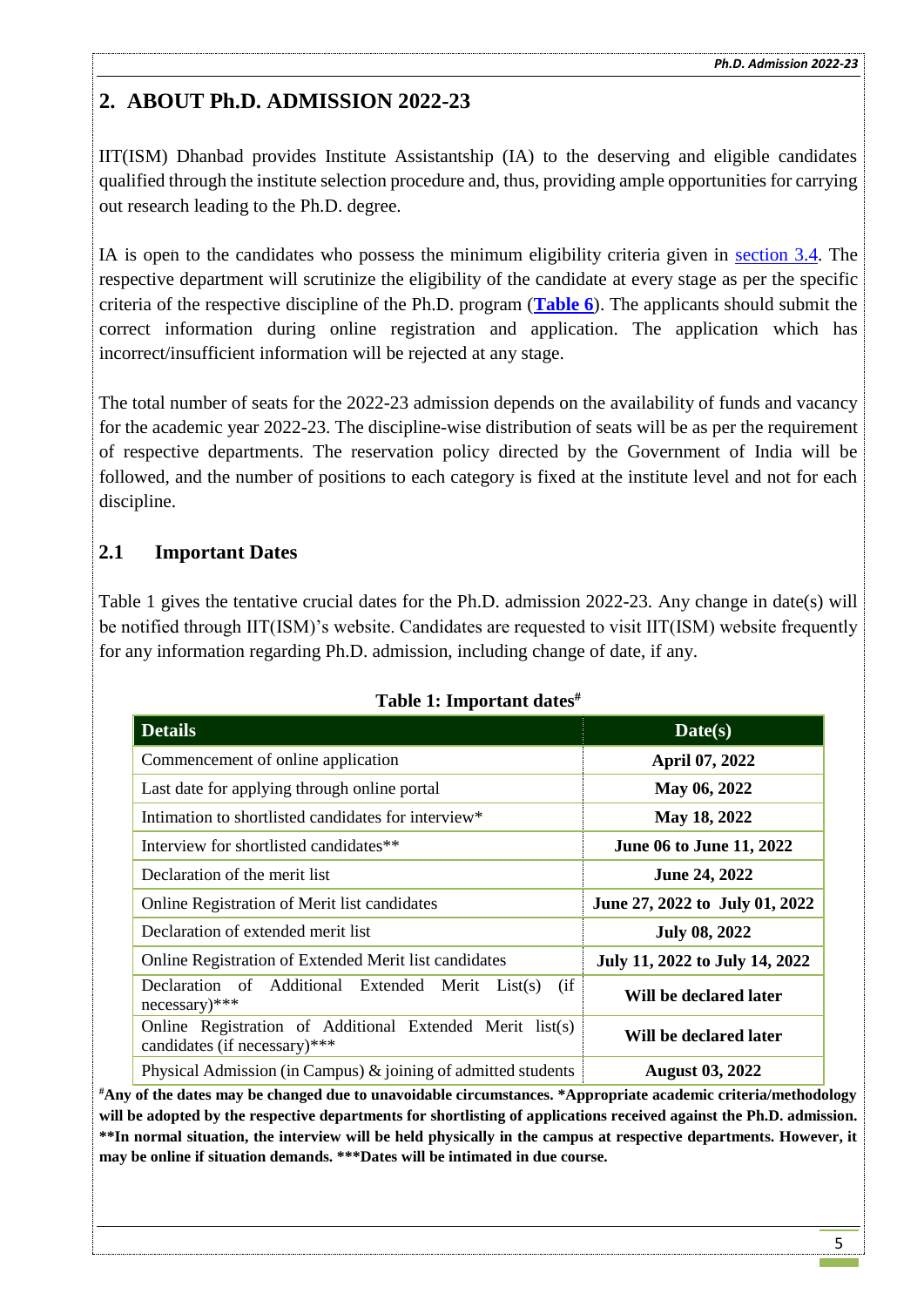## <span id="page-5-0"></span>**2.2 Disciplines**

This scheme is currently available to only those disciplines given in [Table 2,](#page-6-3) with an emphasis on interdisciplinary research. IIT(ISM) encourages registration for Ph.D. in the interdisciplinary areas, which may be offered to the successful candidates.

| Sl. No.                 | <b>Department</b>                   | <b>Discipline Name</b>              | Code       |
|-------------------------|-------------------------------------|-------------------------------------|------------|
| 1                       | <b>Applied Geology</b>              | <b>Applied Geology</b>              | AGL        |
| $\mathbf{2}$            | <b>Applied Geophysics</b>           | <b>Applied Geophysics</b>           | AGP        |
| 3                       | <b>Chemical Engineering</b>         | <b>Chemical Engineering</b>         | <b>CHE</b> |
| $\overline{\mathbf{4}}$ | Chemistry & Chemical Biology        | Chemistry                           | <b>CHY</b> |
| 5                       | Computer Science & Engg.            | Computer Science & Engg.            | CSE        |
| 6                       | Civil Engineering                   | Civil Engineering                   | <b>CVL</b> |
| 7                       | Electronics Engg.                   | Electronics Engg.                   | <b>ECE</b> |
| 8                       | Electrical Engg.                    | Electrical Engg.                    | <b>ELE</b> |
| 9                       | Humanities & Social Sciences        | English Language/Literature         | <b>ENG</b> |
| 10                      | Humanities & Social Sciences        | Philosophy                          | <b>PLY</b> |
| 11                      | Humanities & Social Sciences        | Psychology                          | <b>PSY</b> |
| 12                      | Humanities & Social Sciences        | Sociology                           | <b>SOC</b> |
| 13                      | Environmental Science & Engg.       | Environmental Science & Engg.       | <b>ESE</b> |
| 14                      | Fuel, Mineral & Metallurgical Engg. | Fuel, Mineral & Metallurgical Engg. | <b>FMM</b> |
| 15                      | <b>Management Studies</b>           | Industrial Engg. & Management       | <b>IEM</b> |
| 16                      | <b>Management Studies</b>           | Management                          | <b>MAN</b> |
| 17                      | Mathematics & Computing             | Mathematics                         | <b>MAT</b> |
| 18                      | Mathematics & Computing             | <b>Statistics</b>                   | <b>STA</b> |
| 19                      | Mechanical Engineering              | Mechanical Engineering              | <b>MEC</b> |
| 20                      | Mining Engineering                  | Mining Engineering                  | <b>MNE</b> |
| 21                      | Petroleum Engineering               | Petroleum Engineering               | <b>PET</b> |
| 22                      | Physics                             | Physics                             | PHY        |

#### <span id="page-5-1"></span>**2.3 Institute Assistantship (IA)**

The Institute may provide full-time Ph. D. students who have qualified GATE or any other eligible national level examination, financial assistance in the form of teaching or research assistantships (referred to as IA). IA will also be provided for IIT graduates having CGPA greater than or equal to 8.0 after Ph.D. admission. The Ph.D. students will be awarded the assistantships for a period of **five years** based on the performance every year. The assistantship is paid at the approved rates as specified by the MHRD, GOI, time to time. Full-time Ph.D. students, financially supported by research projects, may avail IA after completion of the project, provided that she/he has qualified GATE or any other eligible national level examination and have been admitted through the Institute selection process [\(Section 3 of Ph.D. Manual\)](https://www.iitism.ac.in/assets/uploads/news_events/admin/Ph.D-Manual.pdf). The maximum duration of assistantship is five years (inclusive of Project and Institute funding) from the date of admission to the Ph.D. program. Extension of assistantship shall not be given in any case, beyond five years.

IA will not be provided for:

a) Full-time Ph.D. candidates having external fellowship from Govt. sources, namely, CSIR, UGC, DST, etc.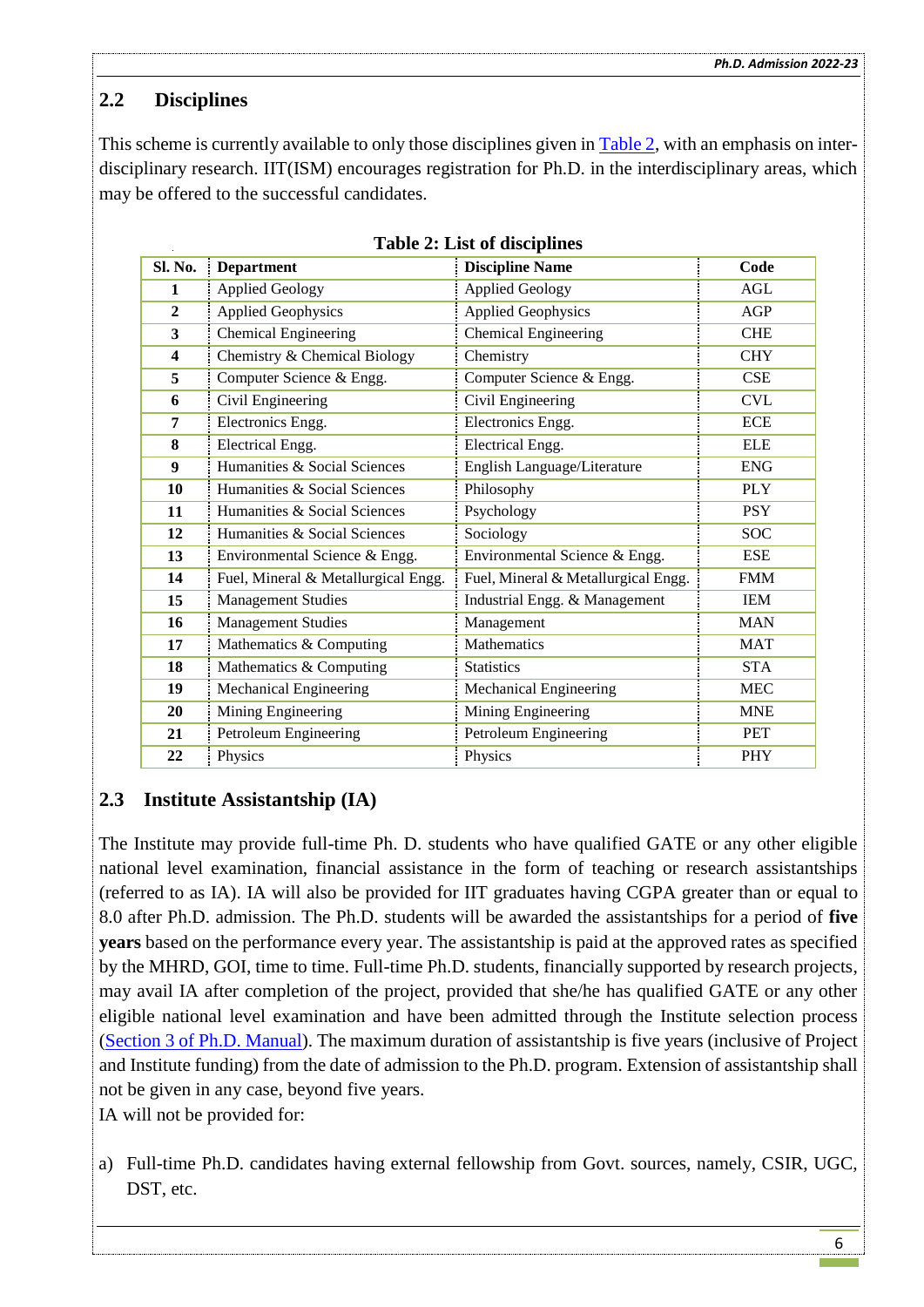b) Part-time Ph.D. candidates

c) Sponsored/External Ph.D. candidates

A student should devote eight hours per week towards teaching/laboratory assistantship assigned to him/her. The renewal of assistantship is contingent on the recommendation of the Doctoral Scrutiny Committee (DSC) on the good performance of the candidate in the academic program and the discharge of assistantship duties.

The selected candidates will be provided IA, as delineated in [Table 3.](#page-6-3)

| Table 3: Institute Assistance <sup>*</sup> |
|--------------------------------------------|
|                                            |

<span id="page-6-3"></span>

| Sl.         | Qualifying Degree                               | $\vert$ IA per month (INR) $\vert$ |                                        |
|-------------|-------------------------------------------------|------------------------------------|----------------------------------------|
| $\vert$ No. |                                                 | <b>First 2 years</b>               | $3rd$ , 4 <sup>th</sup> and $5th$ year |
|             | M.Tech. / M.Phil. / MBA / B.Tech.               | 31,000.00                          | 35,000.00                              |
|             | / M.Sc. Tech. / M.Sc. or equivalent $\parallel$ |                                    |                                        |

**\*Subject to satisfactory progress.**

#### <span id="page-6-0"></span>**2.3.1 Contingency grant**

A cumulative contingency grant of INR 30,000.00 per annum is allowed with prior approval from the Guide and Head of the Department and the contingency is cumulative in nature. The work performance of the research scholars would be assessed as per the Institute rules. The IA may be withdrawn/withheld/discontinued at any time if the performance is unsatisfactory.

#### <span id="page-6-1"></span>**2.4 External Fellowship from Government Sources**

The candidates having external fellowship from government sources, namely, CSIR, UGC, DST, are **ELIGIBLE** for Ph.D. programs in the disciplines of various department. The selection procedure will be same for these candidates as mentioned in [Section 3.7.](#page-15-0) The fellowship to such candidates will only be disbursed after completing the necessary institutional procedures and the formalities mandated by the respective funding agencies, so that, their fellowship amount and contingency grant must get credited to the institute accounts in time for subsequent disbursement of fellowship to the scholars. The research fellowship and contingency grant will be same for the named fellowship and will be coterminus with the tenure of the fellowship as defined by the respective funding agencies. Meanwhile, the registration for the Ph.D. program may be continued as per the existing rules.

These students should also devote eight hours per week towards teaching/laboratory assistantship assigned to him/her. The renewal of assistantship is contingent on the recommendation of the Doctoral Scrutiny Committee (DSC) on the good performance of the candidate in the academic program and the discharge of assistantship duties.

## <span id="page-6-2"></span>**2.5 Rules and Regulations**

The details are provided on the academic webpage of the IIT (ISM) website (https://admission.iitism.ac.in/index.php/admission/phd). Selected candidates are required to adhere to the prescribed rules and regulations issued through various orders by the IIT(ISM) authorities from time to time. Besides, all Ph.D. students need to complete the Ph.D. course work, including two mandatory subjects, namely, Research Methodology & Statistics and Research & Technical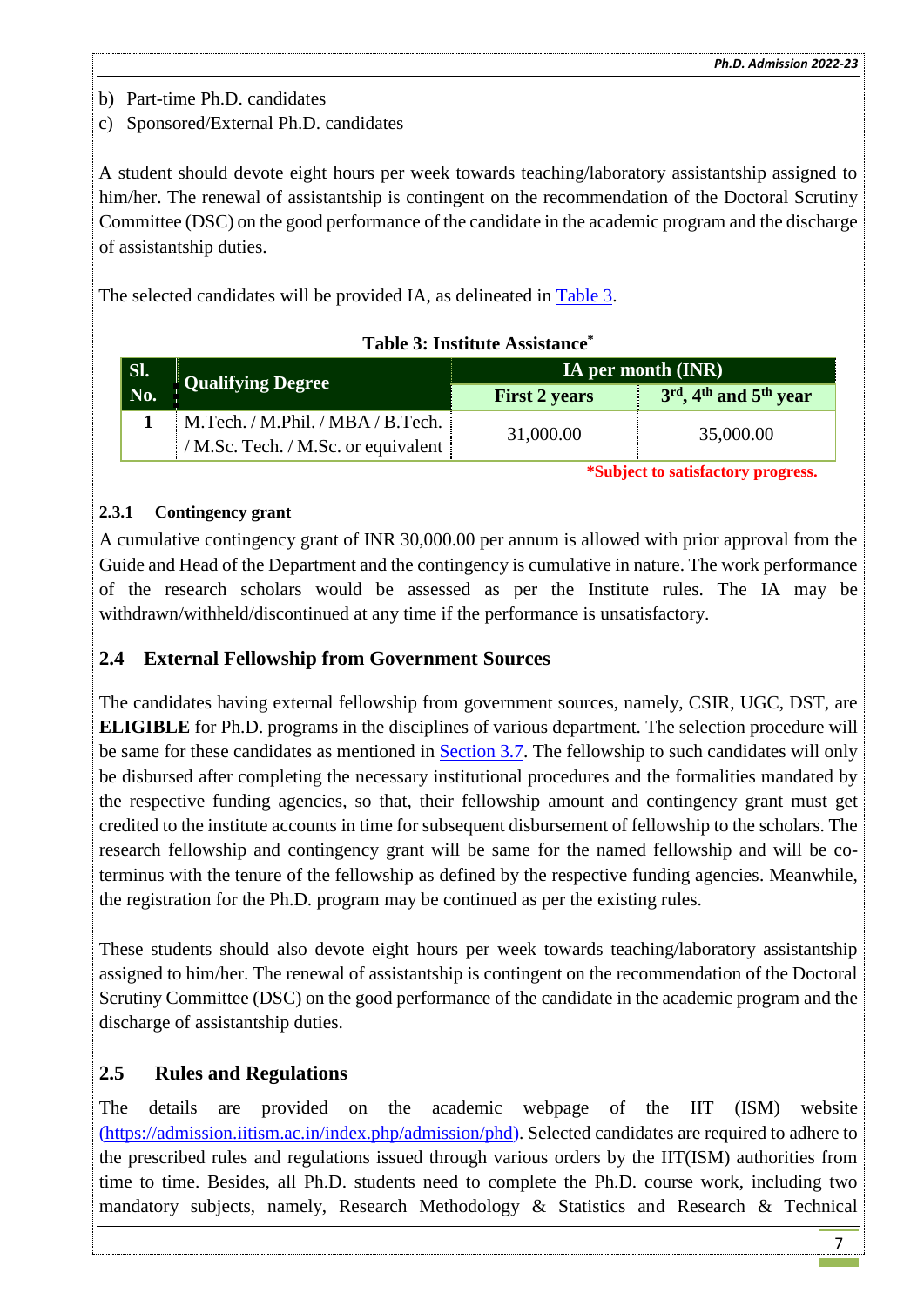Communication, as per the Ph.D. rules. Research scholars may avail admissible leave as per the [Section](https://www.iitism.ac.in/assets/uploads/news_events/admin/Ph.D-Manual.pdf)  [7 of Ph.D. manual.](https://www.iitism.ac.in/assets/uploads/news_events/admin/Ph.D-Manual.pdf)

## <span id="page-7-0"></span>**2.6 Program Fee**

The details of fees required at the time of **admission** for Ph.D. programs are given in [Table 4.](#page-7-4) The fee should be paid through online payment gateway provided during the registration process. The link for payment will be made available to the selected candidates before the admission. **Payment of fees will be accepted only in online mode (Netbanking/debit card,** *etc***.).**

**Table 4: Fee structure\***

<span id="page-7-4"></span>

|                | Tame T. T ce su acture                                                            |                                  |                                       |  |  |  |
|----------------|-----------------------------------------------------------------------------------|----------------------------------|---------------------------------------|--|--|--|
| <b>Sl. No.</b> | <b>Particulars</b>                                                                | Fee (INR)<br><b>Hosteller</b>    | Fee (INR)<br>Non-<br><b>Hosteller</b> |  |  |  |
| 1              | Fee payable at the time of admission (UR/OBC/EWS)                                 | 42470                            | 38300                                 |  |  |  |
| $\overline{2}$ | admission<br>of<br>Fee<br>payable<br>the<br>time<br>at<br>(SC/ST/PwD/Transgender) | 36470                            | 32300                                 |  |  |  |
| 3              | Hostel mess fee per semester (Approx.)                                            | 18000                            | $\blacksquare$                        |  |  |  |
|                |                                                                                   | <i>*May be subject to change</i> |                                       |  |  |  |

Also, payment of an additional amount towards accident insurance etc., as per actual, at the time of admission is required. The fee structure is subject to change from time to time. The exact fee structure will be notified at the time of admission.

## <span id="page-7-1"></span>**2.7 Opportunities for IIT (ISM) Dhanbad Doctoral Students**

#### <span id="page-7-2"></span>**2.7.1 Sandwich PhD program**

IIT (ISM) Dhanbad offers its doctoral students the possibility for visiting and working in some of the topmost research laboratories of the world through the Sandwich Ph.D. program. The program serves to provide the Ph.D. students of the institute with an opportunity to improve research capabilities, and to establish and/or increase work opportunities in an international context. The facility is available for up to 20 fellowships per year. The selection of the Ph.D. candidates is dependent on the fulfillment of certain criteria. The institute offers funding of up to Rs. 4.5 lakhs for each individual including fellowship, air travel, visa processing fees, medical insurance, accommodation charges and daily expenses, depending upon the country of the partner Institute/University. For more details, applicants are encouraged to visit IIT (ISM) webpage for Research and Development or by using the following link URL: [https://www.iitism.ac.in/deans/research/Sandwich\\_PhD.php](https://www.iitism.ac.in/deans/research/Sandwich_PhD.php) 

## <span id="page-7-3"></span>**2.7.2 Financial support for international travel**

IIT (ISM) Dhanbad provides financial support to its doctoral candidates for participation in international seminars/conferences. The opportunity is available to Full-Time doctoral students for presenting oral papers in the seminars/conferences. The criteria for shortlisting eligible candidates as well as the selection criteria are available on the IIT (ISM) Dhanbad, Research & Development webpage. Applicants are encouraged to visit the IIT (ISM) Dhanbad Research & Development webpage or use the following URL for more details: <https://www.iitism.ac.in/deans/research/phdGrant.php>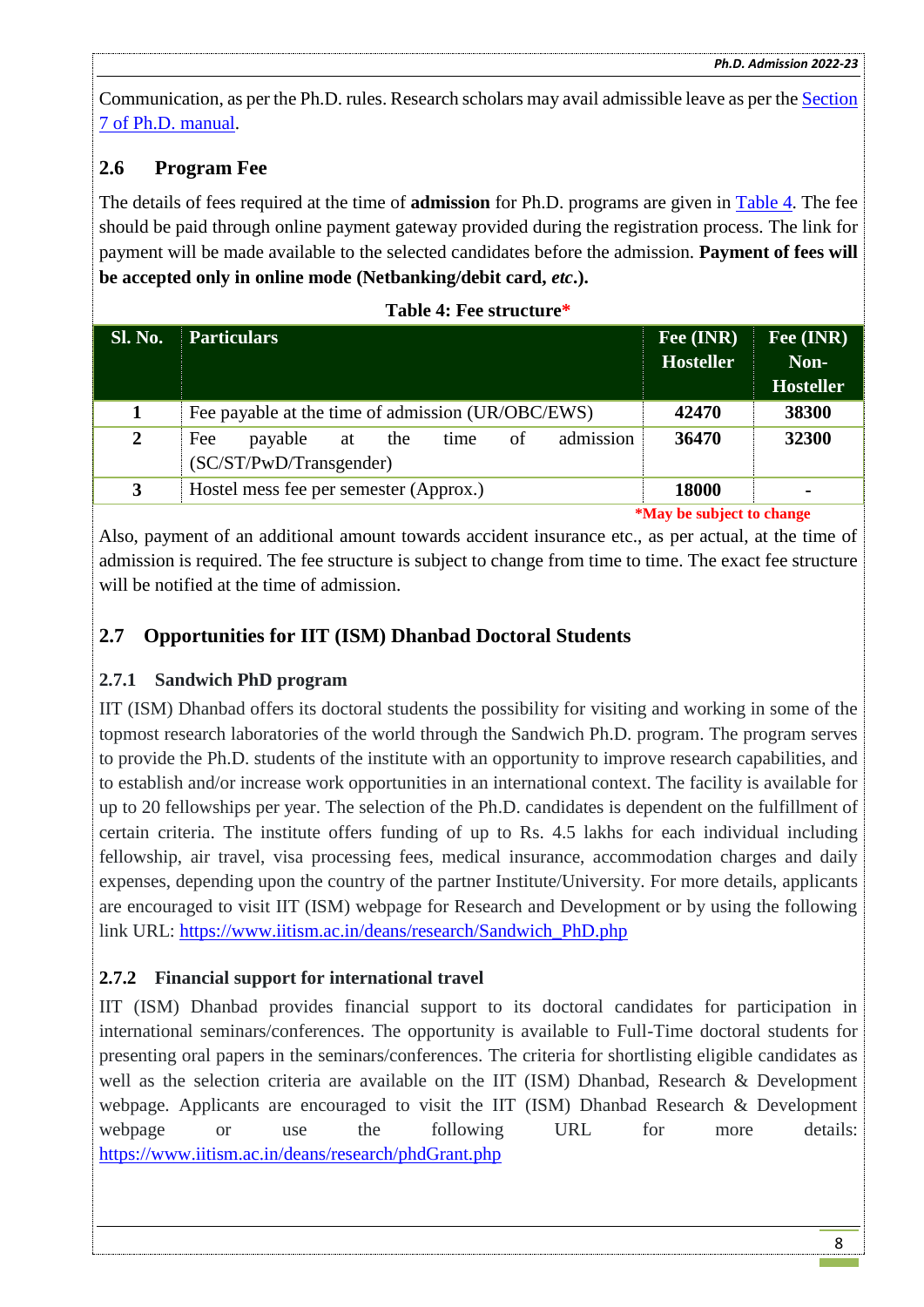## <span id="page-8-0"></span>**3. ADMISSION**

## <span id="page-8-1"></span>**3.1 General Information**

Interested candidates may submit their application **online ONLY**, between **07.04.2022 to 06.05.2022**. The following information is also available from the institutional website at [https://admission.iitism.ac.in/index.php/admission/phd](https://www.iitism.ac.in/index.php/Admission)

a. Advertisement for Ph.D. admission 2022-23

b. Information brochure: with details of the application and important dates

c. Link for online registration and application

d. Any other notifications *viz.* change in important dates, details of the interview, admission, results, etc.

The last date for submission of online application is **06.05.2022**. The candidates are advised to save a soft copy of the application form after successful submission for future references. The hard copy of the application form or any other document is **NOT** required to be submitted at the time of application. However, the candidates are advised to keep a hard copy of the application form for their own reference. It is the responsibility of the candidate to follow the instructions given in the Ph.D. admission brochure and on the website carefully before submitting an online application. **Any erroneous/wrong information provided during the online application, intentionally or unintentionally, will result in cancellation of the applicant's candidature**. No further information/clarification will be intimated to the candidates in such cases. Extension of the deadline will **NOT** be allowed in any case.

## <span id="page-8-2"></span>**3.2 Application Fee**

<span id="page-8-5"></span>The application fees for Ph.D. selection are provided in [Table 5.](#page-8-5) The application fee is to be paid by the online payment option provided during the application. The application fee will not be refunded under any circumstances. No communication will be entertained in this regard.

**Table 5: Application fee**

| <b>SI. No.</b> | <b>Category</b>              | Fee $(INR)$ /<br><b>Program Applied</b> |
|----------------|------------------------------|-----------------------------------------|
|                | UR/OBC/EWS                   |                                         |
|                | SC/ST/PwD/Female/Transgender |                                         |

## <span id="page-8-3"></span>**3.3 Admission Procedure**

**All candidates seeking admission to the Ph.D. program (full-time, external, sponsored, or parttime Ph.D.) to the institute must apply online through the admission portal of IIT (ISM) Dhanbad at** [https://admission.iitism.ac.in/index.php/admission/phd](https://www.iitism.ac.in/index.php/Admission)

## <span id="page-8-4"></span>**3.3.1 GATE/NET/DST-Inspire/CAT/GMAT/PMRF candidates**

A candidate, who has qualified GATE/NET/DST-Inspire/Prime Ministers Research Fellowship (PMRF)/Appropriate National Level Examination, is **ELIGIBLE** for Ph.D. admission **ONLY** in Engineering, Science, Management Studies and Humanities & Social Sciences. For Part-time candidates who apply with GATE score, the validity of GATE score is not an essential criterion. A candidate who has qualified CAT/GMAT is eligible for Ph.D. in Management.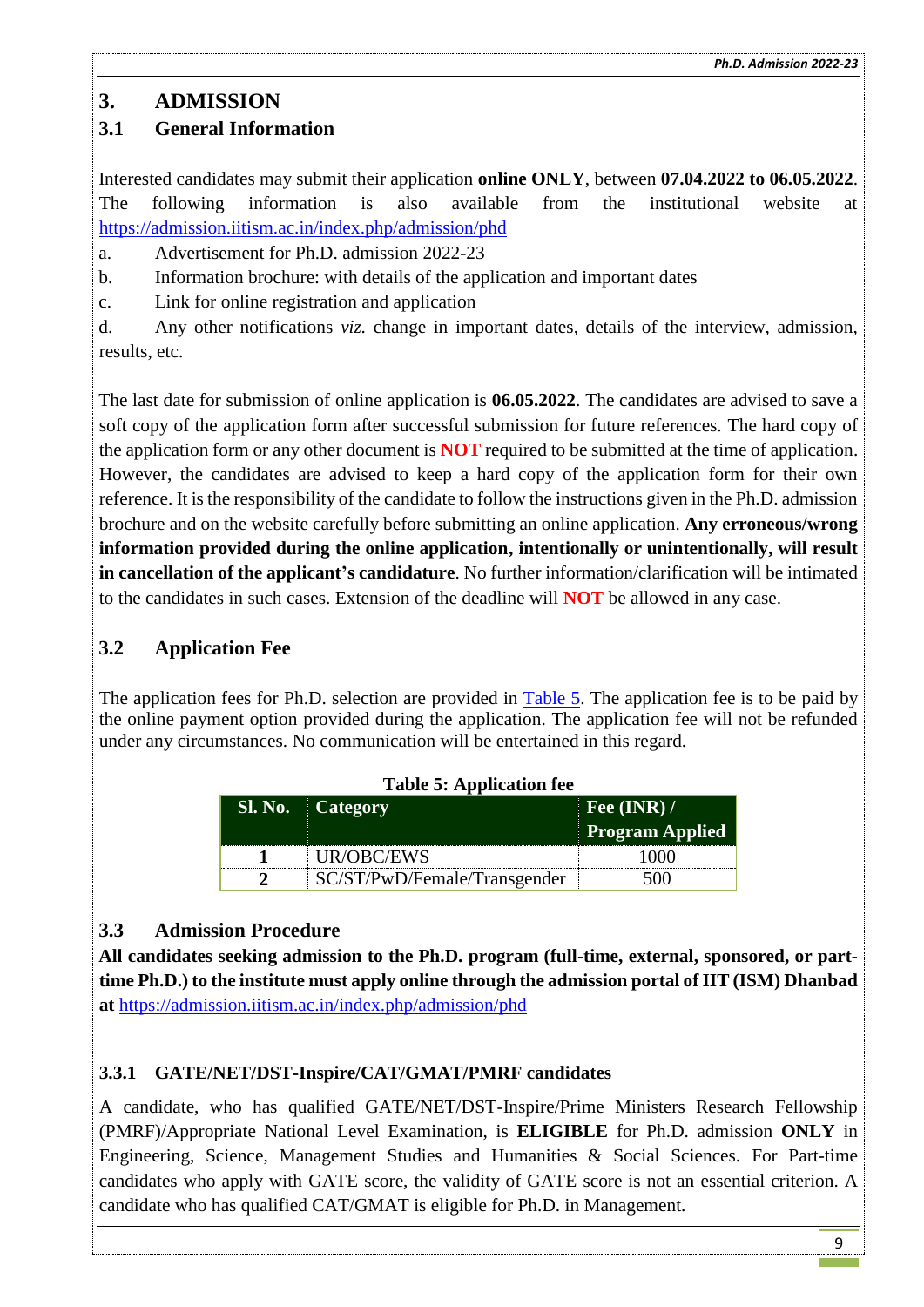## <span id="page-9-0"></span>**3.3.2 IIT graduates (CGPA of 8.0 or above)**

IIT graduates (Masters and/or Bachelor's degree holders) having a CGPA/OGPA of 8.0 or above are also eligible for Ph.D. admission at IIT(ISM) Dhanbad. For Masters and/or Bachelor's degree holders from IITs only having a CGPA of 8.0 or above, the requirement of GATE/NET is waived off.

## <span id="page-9-1"></span>**3.3.3 Project candidates**

**This admission procedure also applies to candidates holding positions in externally/internally funded projects executing in various departments at the Institute for availing IA beyond the project tenure.** In such cases, the candidate must give the details in the online application portal, such as, the current position, admission number availed, project title, name of the project investigator (PI), department, date of joining, date of completion of the project.

## <span id="page-9-2"></span>**3.3.4 Steps of admission process**

The admission procedure consists of (i) shortlisting and (ii) interview. Appropriate shortlisting criteria will be adopted by the department for the shortlisting of applications received against the Ph.D. admission 2022-23. This includes fixing appropriate cut-off (a) GATE/CAT/GMAT score and/or (b) NET (LS) marks/rank and/or CGPA/OGPA/percentage in the qualifying degree and will be decided by the respective department.

The final selection of the candidates for admission to the Ph.D. program will be based on their performance in the interview conducted by the respective departments. The interview of the shortlisted candidates is scheduled to be conducted between **06.06.2022 to 11.06.2022**. However, IIT (ISM) may conduct the interviews of the shortlisted candidates on any other date(s) due to unforeseen circumstances.

**Candidates must ensure their eligibility to the Ph.D. program in various disciplines of the respective department from the [Table 6](#page-11-3) before filling the online application form.**

## <span id="page-9-3"></span>**3.4 Eligibility Criteria for Admission**

For admission to Ph.D. programs of different disciplines, an applicant possessing qualifications mentioned against the subjects mentioned in **[Table 6](#page-11-3)** are eligible to apply:

Candidates in the final year of the qualifying degree may be considered for provisional admission, provided that they give an undertaking that the results will be made available to the Institute on or before the date of physical admission (**03.08.2022** tentatively). The provisional admission of such candidates will stand cancelled if they fail to produce the result by the specified date or fail to obtain the required class/division or CGPA/% of marks.

It is the responsibility of the candidate to ensure that he/she satisfies all eligibility criteria for a particular program, as mentioned in this information brochure, and submit complete and correct information in the Institute admission portal accordingly.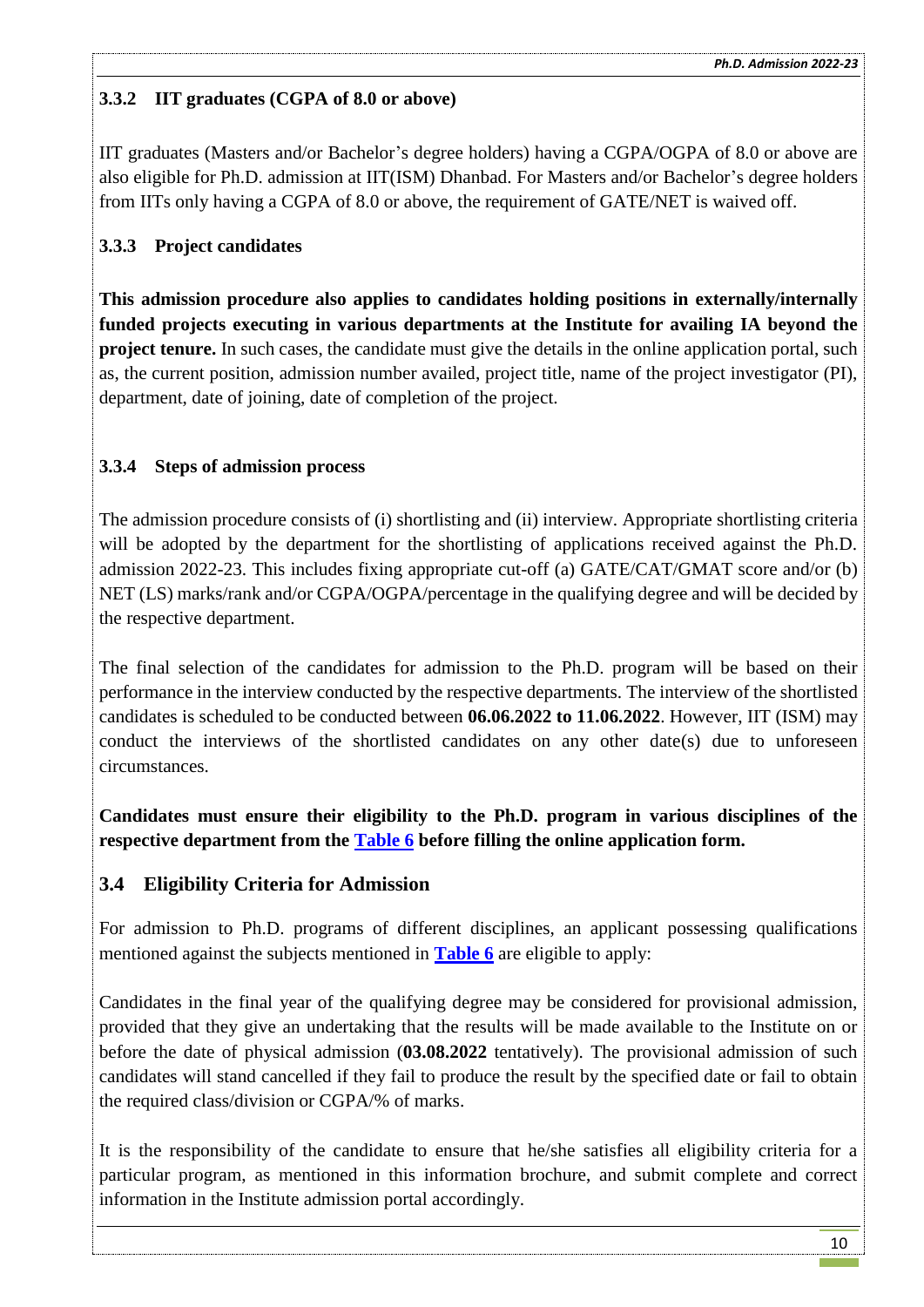### <span id="page-10-0"></span>**3.4.1 Essential criteria for Ph.D. in Engineering**

 An applicant must have a Master's degree in Engineering in the relevant subject with first class/division or a minimum of 60% marks/CGPA of 6.0 (on a 10 point scale),

#### **OR**

 An applicant must have a Bachelor's degree in Engineering with a minimum of 70% marks/CGPA of 7.0 (on a 10 point scale),

#### **OR**

 An applicant must have a Master's degree in Science or an allied area with first-class/division or a minimum of 60% marks/CGPA of 6.0 (on a 10 point scale).

#### <span id="page-10-1"></span>**3.4.2 Essential criteria for Ph.D. in Science**

 An applicant must have a Master's degree in the relevant subject with first class/division or a minimum of 60 % marks/CGPA of 6.0 (on a 10-point scale),

#### **OR**

 An applicant must have a Bachelor's degree in Engineering with a minimum of 70% marks/CGPA of 7.0 (on a 10 point scale),

#### **OR**

 An applicant must have a Master's degree in Science or an allied area with first-class/division or a minimum of 60% marks/CGPA of 6.0 (on a 10 point scale).

#### <span id="page-10-2"></span>**3.4.3 Essential criteria for Ph.D. in Humanities and Social Sciences**

 An applicant must have a Master's degree in the relevant subject, Arts, Commerce, Humanities and Social Sciences with first class/division or a minimum of 60% marks/CGPA of 6.0 (on a 10 point scale),

#### **OR**

 An applicant must have a Bachelor's degree in Engineering with a minimum of 70% marks/CGPA of 7.0 (on a 10 point scale).

#### **OR**

• An applicant must have a Master's degree in Engineering / Technology/Science/ Commerce / Management with first class/division or a minimum of 60 % marks/CGPA of 6.0 (on a 10 point scale).

#### <span id="page-10-3"></span>**3.4.4 Essential criteria for Ph.D. in Management**

 An applicant must have a Master's degree or equivalent in Management or allied areas or Engineering / Technology with first class/division or a minimum of 60% marks/CGPA of 6.0 (on a 10 point scale),

#### **OR**

 An applicant with a Bachelor's degree in Engineering with a minimum of 70% marks/7.0 CGPA,

#### **OR**

 An applicant must have a Master's degree in Science/Arts/Commerce with first-class/division or a minimum of 60% marks/CGPA of 6.0 (on a 10 point scale),

#### **OR**

 An applicant who has qualified for CA/ICAI/ICMA/CS, with first-class/division or a minimum of 60% marks/CGPA of 6.0 (on a 10 point scale) in Bachelor's degree.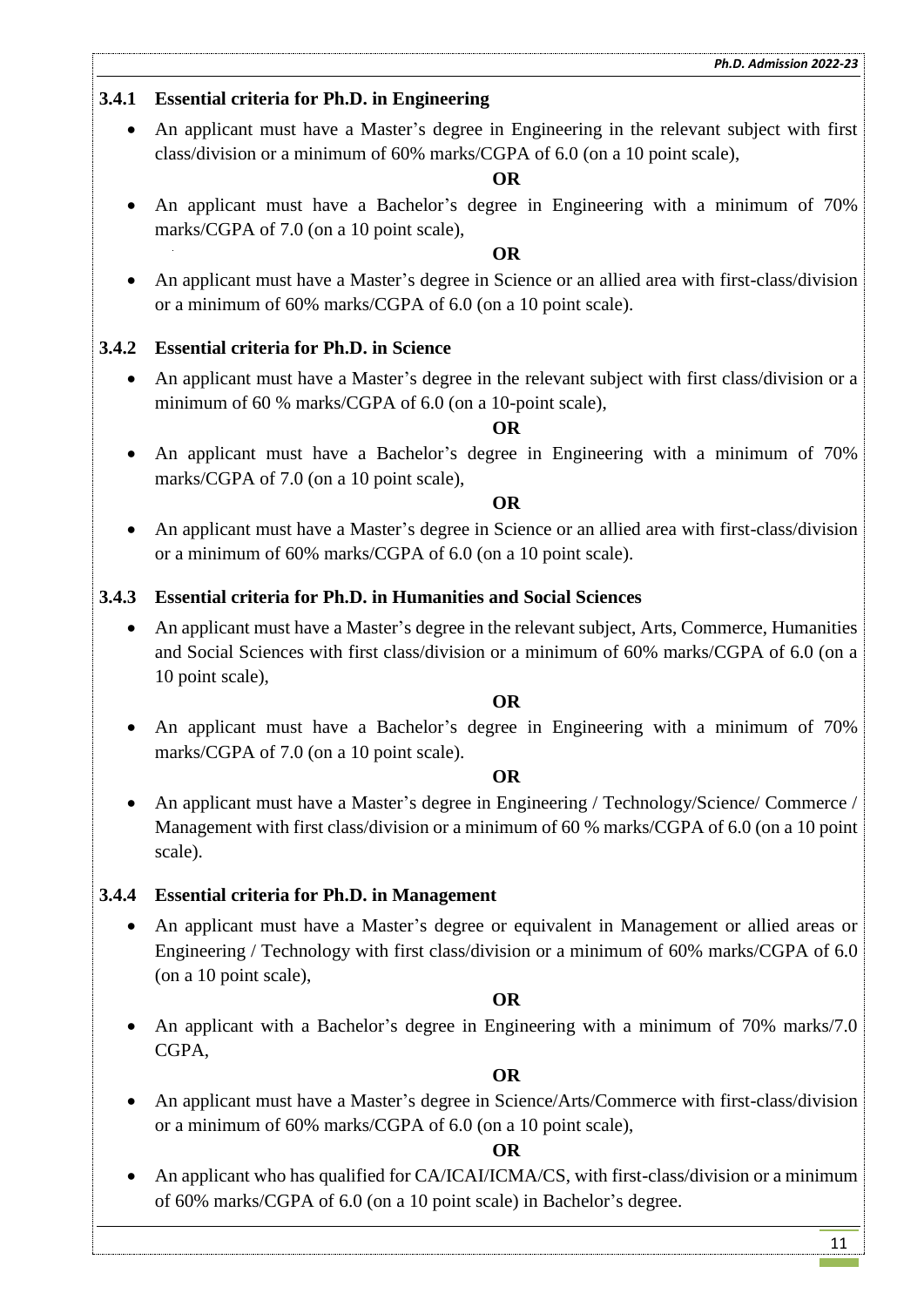Note: **Bachelor's degree in Engineering means regular fulltime Bachelor's degree. A candidate with AMIE or similar degree is not eligible for admission.**

## <span id="page-11-0"></span>**3.4.5 Language proficiency**

The medium of instruction, the publication of research paper, and reporting will be in English. Therefore, scholars are required to possess adequate knowledge of English.

## <span id="page-11-1"></span>**3.4.6 Special cases**

- Colour blind candidates are not eligible for admission in **Applied Geology** and **Mining Engineering** disciplines.
- Physically challenged candidates with any form of the physical challenge will **NOT** be considered for **Mining Engineering** disciplines.

## <span id="page-11-2"></span>**3.4.7 Qualifying degree**

- The disciplines for Ph.D. admission are provided in [Table 2.](#page-6-3)
- The candidates' qualifying degree and subject should match with the discipline, degree, and specialization detailed in [Table 6.](#page-11-3)
- For all disciplines, applicants with B. Tech. degree from IITs with minimum CGPA/OGPA 8.0, are eligible to apply. The concerned department will shortlist such undergraduate candidates for interview by adopting appropriate shortlisting criteria.
- Candidates appearing for their final semester exams are **ELIGIBLE** to apply under Result Awaiting (RA) category.

#### **Table 6: Eligibility and Qualifying degree for various departments'#,\***

<span id="page-11-3"></span>

| <b>SI</b>      | <b>Department</b>                                                                                     | <b>Discipline</b>                                                                                            | Code       |  |  |
|----------------|-------------------------------------------------------------------------------------------------------|--------------------------------------------------------------------------------------------------------------|------------|--|--|
| -1             | <b>Applied Geology</b>                                                                                | <b>Applied Geology</b>                                                                                       | <b>AGL</b> |  |  |
|                | M.Sc./M.Sc. Tech in Geology / Applied Geology or M.Sc./M.Sc. Tech. in Geology/Applied Geology with    |                                                                                                              |            |  |  |
|                | specialization in Marine Geology / Oceanography / Hydrogeology / Geochemistry/ Applied Geochemistry / |                                                                                                              |            |  |  |
|                |                                                                                                       | Geoinformatics / Natural Hazards & Disaster Risk Management / Remote Sensing and GIS / Geophysics /          |            |  |  |
|                | Petroleum Geosciences. OR                                                                             |                                                                                                              |            |  |  |
|                |                                                                                                       | Integrated M.Sc./M.Sc.Tech/M.Tech. in Geology/Applied Geology or M. Tech. in Geological Technology. OR       |            |  |  |
|                |                                                                                                       | M.Tech in Mineral Exploration/Engineering Geology/Petroleum Exploration/Geo-exploration/ Exploration         |            |  |  |
|                |                                                                                                       | Geosciences / Remote Sensing / Remote Sensing and GIS applications / Geoinformatics/ Petroleum Geosciences/  |            |  |  |
|                |                                                                                                       | Marine Geosciences having M.Sc./M.Sc. Tech in Geology/Applied Geology or Integrated M.Sc./M.Sc. Tech./       |            |  |  |
|                | M.Tech. in Geology/Applied Geology or M. Tech. in Geological Technology.                              |                                                                                                              |            |  |  |
|                |                                                                                                       |                                                                                                              |            |  |  |
| 2              | <b>Applied Geophysics</b>                                                                             | <b>Applied Geophysics</b>                                                                                    | <b>AGP</b> |  |  |
|                |                                                                                                       | M.Sc/M.Sc. Tech/./Integrated M. Tech. /M. Tech. in Applied Geophysics/ Exploration Geophysics/ Geophysics or |            |  |  |
|                |                                                                                                       | M.Sc.Tech. in Marine Geophysics or M.Tech in Earthquake Science and Engineering or M. Tech. in Geo-          |            |  |  |
|                | exploration or M. Tech. in other relevant fields.                                                     |                                                                                                              |            |  |  |
| 3              | <b>Chemical Engg</b>                                                                                  | <b>Chemical Engg</b>                                                                                         | <b>CHE</b> |  |  |
|                |                                                                                                       | M.Tech or equivalent in Chemical Engineering or its related discipline WITH B Tech/B.E in Chemical           |            |  |  |
|                |                                                                                                       | Engineering or Chemical Technology or Polymer Science and Engineering or Biochemical Engineering or          |            |  |  |
|                | Petrochemical Engineering.                                                                            |                                                                                                              |            |  |  |
| $\overline{4}$ | <b>Chemistry &amp; Chemical Biology</b>                                                               | <b>Chemistry</b>                                                                                             | <b>CHY</b> |  |  |
|                |                                                                                                       |                                                                                                              |            |  |  |
|                |                                                                                                       |                                                                                                              | 12         |  |  |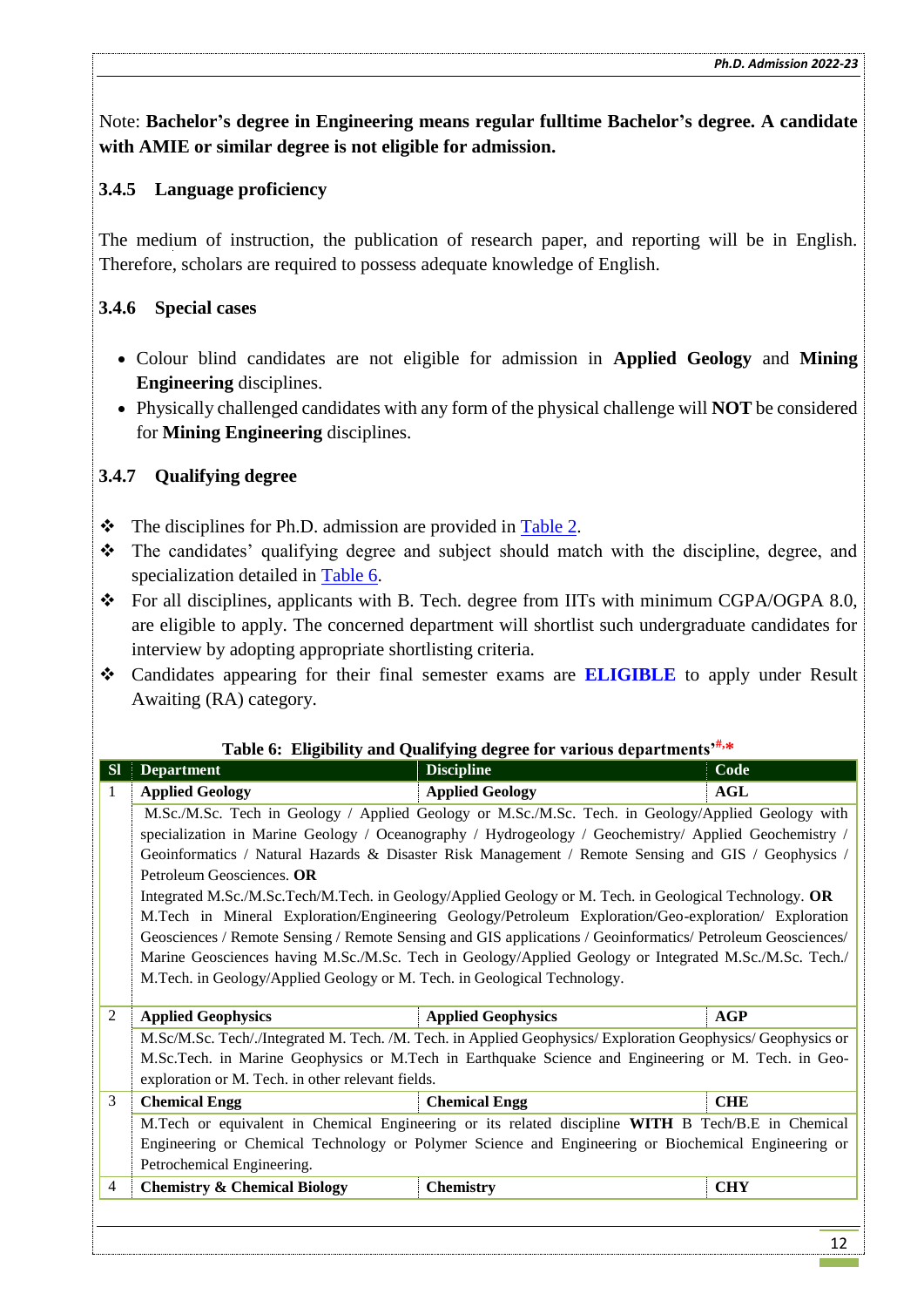|                      |                                                                                                                   | M.Tech. / M.Phil. / M.Sc. or equivalent in Chemistry / Applied Chemistry / Industrial Chemistry.                  |            |  |  |
|----------------------|-------------------------------------------------------------------------------------------------------------------|-------------------------------------------------------------------------------------------------------------------|------------|--|--|
| 5                    | <b>Computer Science &amp; Engg.</b>                                                                               | <b>Computer Science &amp; Engg.</b>                                                                               | <b>CSE</b> |  |  |
|                      |                                                                                                                   | M.Tech or equivalent in Computer Science & Engg. / Information Technology / Computer Application / Software       |            |  |  |
|                      |                                                                                                                   | Engineering / Electronics Engg. / Electronics and Communication Engg. / Electrical Engg. WITH B. Tech. or         |            |  |  |
|                      |                                                                                                                   | equivalent in Computer Science & Engg. / Information Technology / Electronics Engg. / Electronics and             |            |  |  |
|                      |                                                                                                                   |                                                                                                                   |            |  |  |
|                      | Communication Engg. / Electrical Engg.                                                                            |                                                                                                                   |            |  |  |
| 6                    | Civil Engg.                                                                                                       | Civil Engg.                                                                                                       | <b>CVL</b> |  |  |
|                      |                                                                                                                   | M.Tech. / M.E. in Civil Engg. With B.Tech. / B.E. in Civil Engg. / Construction Management, Aerospace Engg.,      |            |  |  |
|                      |                                                                                                                   | Naval Architecture, Agricultural Engg. and Technology having specialization in their M. Tech./M. E. as Structural |            |  |  |
|                      |                                                                                                                   | Engg./ Geotechnical Engg./ Water Resources Engg./ Environmental Engg./Transportation Engg./ Remote Sensing        |            |  |  |
|                      |                                                                                                                   | & GIS/ Construction Management/ Aerospace Engg./ Naval Architecture/ Agricultural Engg. and Technology.           |            |  |  |
| 7                    | <b>Electronics Engg.</b>                                                                                          | <b>Electronics Engg.</b>                                                                                          | <b>ECE</b> |  |  |
|                      |                                                                                                                   | M. Tech. / M.E. / MS in Electronics/Electronics & Communication/ Electronics & Tele-communication/                |            |  |  |
|                      |                                                                                                                   | Electronics & Instrumentation/Instrumentation/Instrumentation & control/Electronics & Electrical Engineering/     |            |  |  |
|                      |                                                                                                                   | Computer Science Engg/Information Technology or related field WITH B. Tech./B.E. or equivalent degree in          |            |  |  |
|                      |                                                                                                                   | Electronics / Electronics & Communication / Electronics & Tele-communication / Electronics & Instrumentation /    |            |  |  |
|                      |                                                                                                                   | Instrumentation/Instrumentation & control/Electronics & Electrical Engineering/Computer Science Engg/             |            |  |  |
|                      | <b>Information Technology</b>                                                                                     |                                                                                                                   |            |  |  |
| 8                    | <b>Electrical Engg.</b>                                                                                           | <b>Electrical Engg.</b>                                                                                           | <b>ELE</b> |  |  |
|                      |                                                                                                                   | M.Tech. or equivalent in Electrical Engg. / Control System Engg. / Power System Engg. / Electrical Machines /     |            |  |  |
|                      |                                                                                                                   | Power Electronics and Drives / High Voltage Engg. / Instrumentation Engg. / Power Apparatus & Devices /           |            |  |  |
|                      |                                                                                                                   | Electronics WITH B. Tech or equivalent in Electrical/Electrical & Electronics Engg.                               |            |  |  |
| 9                    | <b>Humanities &amp; Social Sciences</b>                                                                           | <b>English Language/Literature</b>                                                                                | <b>ENG</b> |  |  |
|                      | Masters or equivalent in English/ELT/Linguistics.                                                                 |                                                                                                                   |            |  |  |
|                      | <b>Humanities &amp; Social Sciences</b>                                                                           | Philosophy                                                                                                        | <b>PLY</b> |  |  |
|                      | Masters or equivalent in Philosophy or related discipline.                                                        |                                                                                                                   |            |  |  |
|                      | <b>Humanities &amp; Social Sciences</b>                                                                           | Psychology                                                                                                        | <b>PSY</b> |  |  |
|                      | Masters or equivalent in Psychology or related discipline.                                                        |                                                                                                                   |            |  |  |
|                      | <b>Humanities &amp; Social Sciences</b>                                                                           | <b>Sociology</b>                                                                                                  | <b>SOC</b> |  |  |
|                      | Masters or equivalent in Sociology or related discipline.                                                         |                                                                                                                   |            |  |  |
| 10                   | <b>Environmental Science &amp; Engg.</b>                                                                          | <b>Environmental Science</b>                                                                                      | <b>ESE</b> |  |  |
|                      | M.Tech. / M.E. or equivalent in Environmental Science & Engineering / Biotechnology / Civil / Chemical / Water    |                                                                                                                   |            |  |  |
|                      |                                                                                                                   |                                                                                                                   |            |  |  |
|                      |                                                                                                                   |                                                                                                                   |            |  |  |
|                      | Resource Engg / Mining / Atmospheric Science. OR                                                                  |                                                                                                                   |            |  |  |
|                      |                                                                                                                   | M.Phil. / M.Sc. / M.Sc. Tech. or equivalent in Atmospheric science/ Botany / Microbiology / Biotechnology /       |            |  |  |
|                      |                                                                                                                   | Chemistry / Physics / Environmental Science / Environmental Science & Management / Geology / Hydrology /          |            |  |  |
|                      | Soil Science / Remote sensing and GIS / Forestry.                                                                 |                                                                                                                   |            |  |  |
|                      | Fuel, Mineral & Metallurgical Engg.                                                                               | Fuel, Mineral & Metallurgical Engg.                                                                               | <b>FMM</b> |  |  |
|                      |                                                                                                                   | B.Tech / M.Tech. or equivalent in Mineral / Fuel / Chemical / Energy / Metallurgical / Mining / Mechanical /      |            |  |  |
|                      | Production / Manufacturing or its related discipline.                                                             |                                                                                                                   |            |  |  |
|                      | <b>Management Studies</b>                                                                                         | <b>Industrial Engg. &amp; Management</b>                                                                          | <b>IEM</b> |  |  |
|                      |                                                                                                                   | Postgraduate Degree in Industrial Engg. and Management / Industrial Engg. / Production Engineering / Mechanical   |            |  |  |
|                      | Engg. / Electrical Engg. / Civil Engg. or equivalent.                                                             |                                                                                                                   |            |  |  |
|                      | <b>Management Studies</b>                                                                                         | <b>Management</b>                                                                                                 | <b>MAN</b> |  |  |
|                      |                                                                                                                   | MBA degree / Postgraduate degree or diploma recognized as equivalent to postgraduate in Management by AICTE       |            |  |  |
|                      |                                                                                                                   | / UGC / AIU / Postgraduate degree in Economics / Commerce / Psychology / Professional qualifications like CA /    |            |  |  |
|                      |                                                                                                                   | CS / ICWA / Postgraduate degree in Industrial Engg. and Management / Industrial Management / Industrial Engg.     |            |  |  |
|                      | / Production Engg.                                                                                                |                                                                                                                   |            |  |  |
| 11<br>12<br>13<br>14 | <b>Mathematics &amp; Computing</b>                                                                                | <b>Mathematics</b>                                                                                                | <b>MAT</b> |  |  |
|                      |                                                                                                                   | M.Phil/ M. Tech. / M.Sc. or equivalent in Mathematics / Applied Mathematics / Mathematics & Computing /           |            |  |  |
|                      | M.Tech. in Computer Science.                                                                                      |                                                                                                                   |            |  |  |
|                      | <b>Mathematics &amp; Computing</b><br>M.Phil/M.Sc. or equivalent in Statistics/Applied Statistics/Bio-Statistics. | <b>Statistics</b>                                                                                                 | <b>STA</b> |  |  |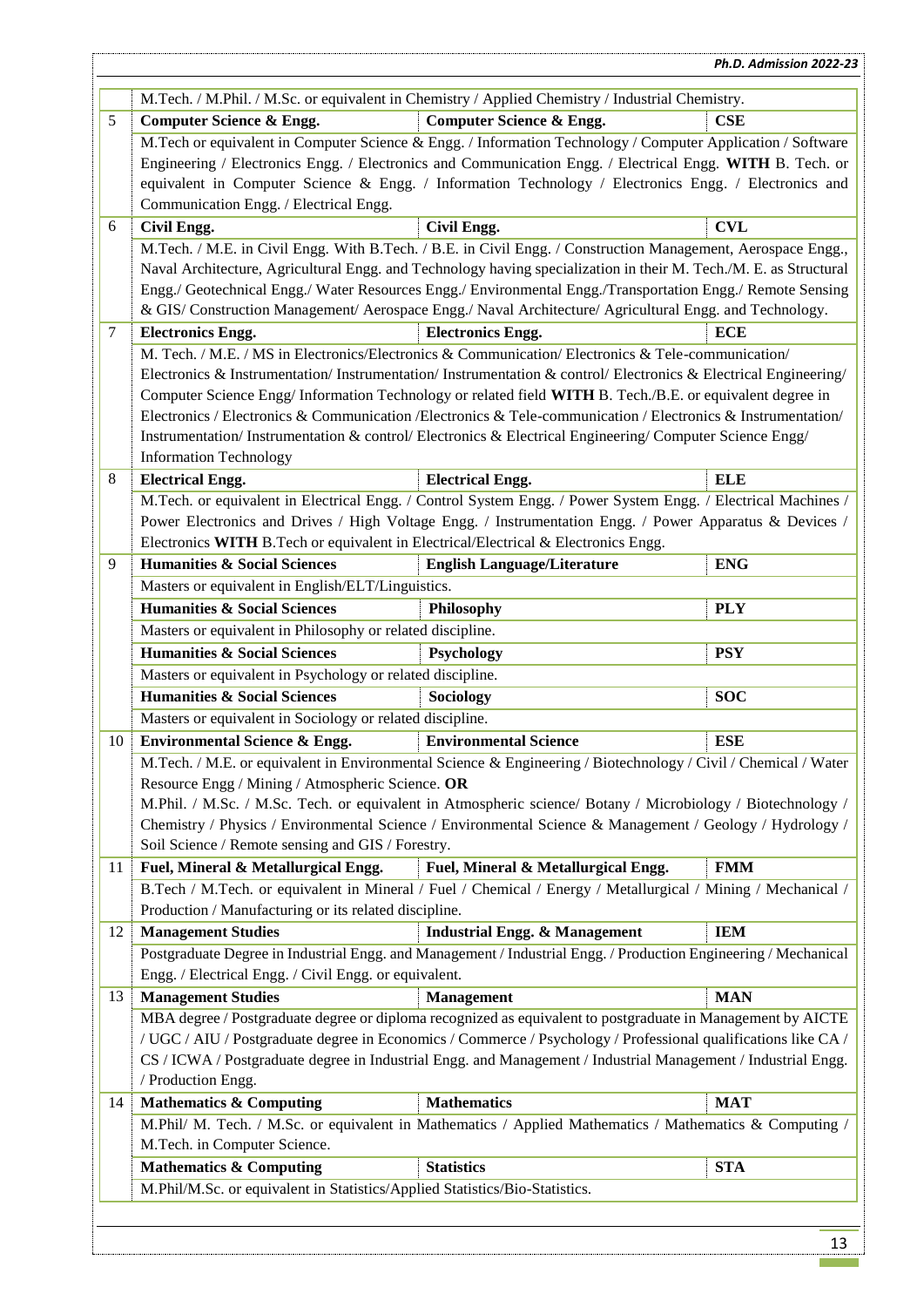| 15 | <b>Mechanical Engg.</b>                                                                                                                                                                                               | <b>Mechanical Engineering</b>                                                                                     | <b>MEC</b> |  |  |
|----|-----------------------------------------------------------------------------------------------------------------------------------------------------------------------------------------------------------------------|-------------------------------------------------------------------------------------------------------------------|------------|--|--|
|    | M. Tech. or equivalent degree with specialization in Mechanical /Production / Manufacturing / Industrial                                                                                                              |                                                                                                                   |            |  |  |
|    | Production / CAD/CAM /Machine Design / Mechatronics / Thermal / Heat Power / Energy /Power Plant Engg. /                                                                                                              |                                                                                                                   |            |  |  |
|    | Automobile / Maintenance Engg./Tribology/Welding Technology/Mechanical Science/Hydro and Renewable                                                                                                                    |                                                                                                                   |            |  |  |
|    | Management/ Applied Mechanics/Engineering<br>Energy/Energy Environment and<br>Energy/Renewable                                                                                                                        |                                                                                                                   |            |  |  |
|    | Mechanics/Stress and Vibration Analysis/Aerospace Engineering/Robotics/Nano Technology/Fluid power and<br>Control/Mechanical Engg with Thermal/Fluid Mechanics as major or in Aerospace Engineering with aerodynamics |                                                                                                                   |            |  |  |
|    |                                                                                                                                                                                                                       | as Major or in Civil Engineering with Fluid Mechanics/Hydraulics as Major/MME or any combinations of these        |            |  |  |
|    | specializations. WITH                                                                                                                                                                                                 |                                                                                                                   |            |  |  |
|    |                                                                                                                                                                                                                       | B. E. / B. Tech./B.Sc. in Engineering or equivalent degree in Mechanical / Production / Manufacturing / Aerospace |            |  |  |
|    |                                                                                                                                                                                                                       | / Energy Engineering /Power Plant Engineering/Automobile Engineering/Mechanical Science/ Aeronautical             |            |  |  |
|    |                                                                                                                                                                                                                       | Engineering/ Industrial Engineering/ Automation Engineering/ Mechatronics Engineering/Robotics/Marine             |            |  |  |
|    |                                                                                                                                                                                                                       | Engineering/Mining Machinery Engineering/Engineering and Computational Mechanics/ or Any combination of           |            |  |  |
|    | the disciplines given as mentioned.                                                                                                                                                                                   |                                                                                                                   |            |  |  |
| 16 | <b>Mining Engg.</b>                                                                                                                                                                                                   | <b>Mining Engineering</b>                                                                                         | <b>MNE</b> |  |  |
|    | M.Tech. or equivalent in Mining Engg. / Opencast Mining / Mine Planning & Design / Rock Excavation Engg. /                                                                                                            |                                                                                                                   |            |  |  |
|    | Geomatics / Tunnelling and Underground Space Technology / Rock Mechanics/Geotechnical Engg/ Civil Engg. /<br>Engineering Geology; with B.Tech or equivalent in Mining Engg. / Civil Engg. / Opencast Mining/Mining    |                                                                                                                   |            |  |  |
|    |                                                                                                                                                                                                                       |                                                                                                                   |            |  |  |
|    | Machinery/Environmental Engg; M.Sc. Tech. (Applied Geology); M.Sc. (Geospatial Science), Minerals &                                                                                                                   |                                                                                                                   |            |  |  |
|    | Metallurgical Engg, Mineral Engg, Electronics Engg, Electronics & Communication Engg, Computer Science                                                                                                                |                                                                                                                   |            |  |  |
|    | Engg.                                                                                                                                                                                                                 |                                                                                                                   |            |  |  |
| 17 | <b>Petroleum Engg.</b>                                                                                                                                                                                                | <b>Petroleum Engineering</b>                                                                                      | <b>PET</b> |  |  |
|    |                                                                                                                                                                                                                       | M. Tech. in Petroleum / Chemical / Petroleum & Petrochemical / Mechanical / Civil / Computer Science &            |            |  |  |
|    | Engineering OR                                                                                                                                                                                                        |                                                                                                                   |            |  |  |
|    |                                                                                                                                                                                                                       | M.Sc. in Chemistry, Mathematics, Geology and Geophysics and B. Tech. in Petroleum Engineering.                    |            |  |  |
| 18 | <b>Physics</b>                                                                                                                                                                                                        | <b>Physics</b>                                                                                                    | <b>PHY</b> |  |  |
|    | M.Sc./Integrated M.Sc./M.Phil or equivalent in Physics/Applied Physics or B.Tech./M.Tech./Integrated M.Tech.                                                                                                          |                                                                                                                   |            |  |  |
|    |                                                                                                                                                                                                                       | or equivalent in Engineering Physics/Material Science/Nanoscience and Technology/Optoelectronics or               |            |  |  |
|    | equivalent.                                                                                                                                                                                                           |                                                                                                                   |            |  |  |
|    | #Equivalence degrees for B.Tech will be BE/BSc Engg. (4 years) and for M.Tech will be ME/M.Sc. Engg.                                                                                                                  |                                                                                                                   |            |  |  |
|    | $*$ The erstwhile Department MME has been merged with other department/s.                                                                                                                                             |                                                                                                                   |            |  |  |
|    |                                                                                                                                                                                                                       |                                                                                                                   |            |  |  |
|    | $\mathbf{L} = \mathbf{L} \mathbf{L} \mathbf{L} + \mathbf{L} \mathbf{L} \mathbf{L}$                                                                                                                                    |                                                                                                                   |            |  |  |

#### <span id="page-13-0"></span>**3.5 Reservation Policy**

| <b>Sl. No.</b> | Code       | Category                                |
|----------------|------------|-----------------------------------------|
| 1.             | UR.        | General                                 |
| 2.             | PwD        | Persons with disabilities               |
| 3.             | <b>OBC</b> | Other Backward Class - Non-Creamy Layer |
| 4.             | SC.        | <b>Scheduled Caste</b>                  |
| 5.             | <b>ST</b>  | <b>Scheduled Tribe</b>                  |
| 6.             | <b>EWS</b> | Economically Weaker Section (General)   |

 $T_{\rm eff}$   $T_{\rm eff}$   $T_{\rm eff}$ 

- Reservation for EWS/ PwD /OBC/SC/ST candidates will be as per GOI directive/guidelines.
- There shall be a horizontal reservation of 5% of the sanctioned strength, across all categories, for applicants belonging to persons with disabilities (PwD).
- For Other Backward Class Non-Creamy Layer (OBC) candidates:
	- 1) Certificate in the Central government format
	- 2) Certificate issued for admission/position to state governments will not be considered.
	- 3) The certificate should be issued **on or after 01st April, 2021**.
	- 4) The original certificate should be produced at the time of the physical interview and physical admission.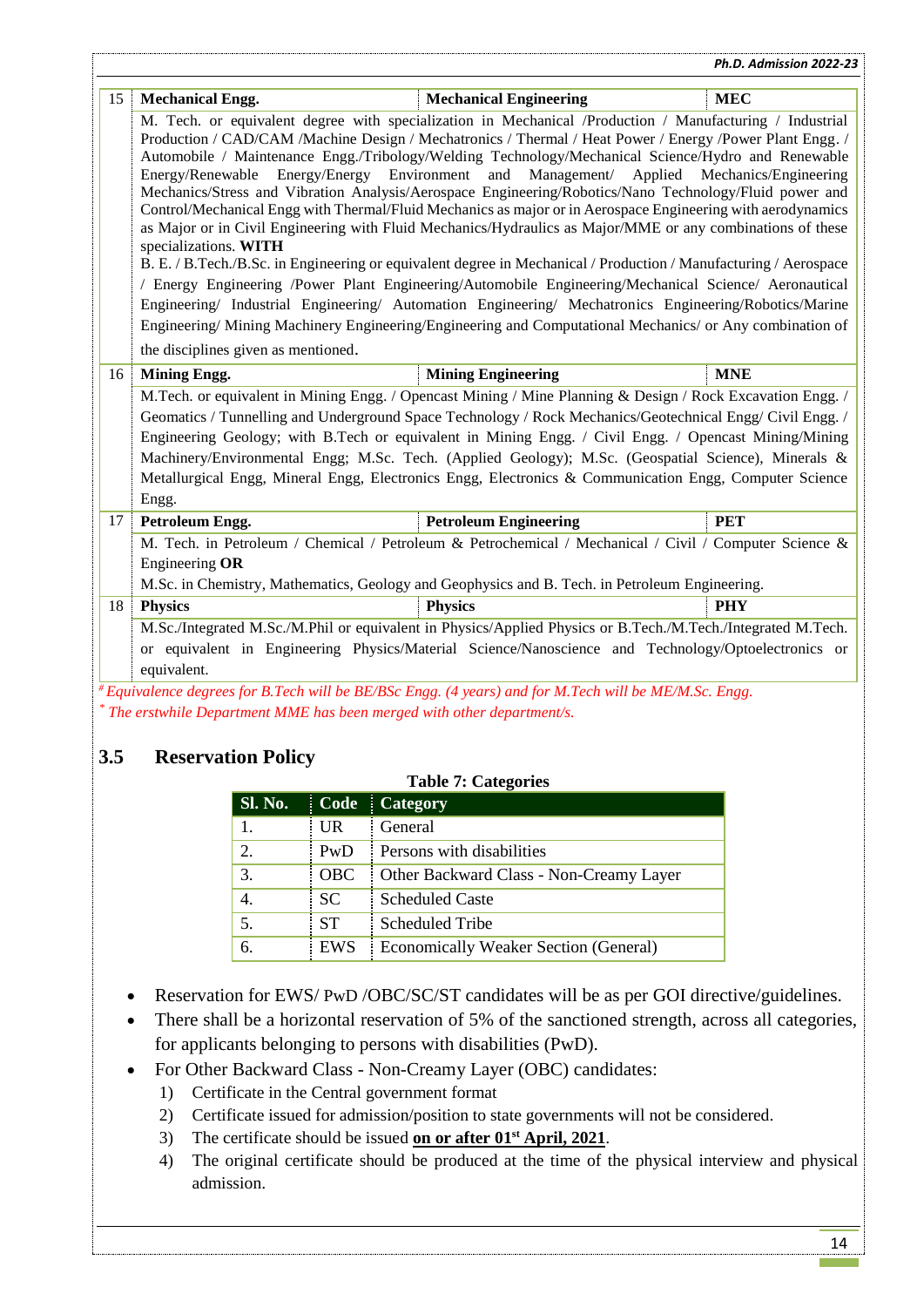- 5) Candidates **NOT** having valid OBC-Non-Creamy Layer certificate will not be considered for Interview or admission for the Ph.D. program.
- EWS candidates should provide the valid EWS certificate (central government of India format) in support of their claim.
- Candidates selected for interview should submit appropriate self-attested PwD /OBC/SC/ST/EWS category documents (central government format) in support of their claim along with a hard copy of their application or registration form at the time of the interview. Application forms without self-attested supporting documents will not be considered.

## <span id="page-14-0"></span>**3.6 Medical Fitness**

A candidate selected for the Ph.D. program will be offered admission, only if she/he is found fit as per the norms and standards of medical fitness set by IIT(ISM). An overview of the standards of medical fitness set by IIT(ISM) is presented below.

#### <span id="page-14-1"></span>**3.6.1 General requirements**

The selected candidates shall submit the medical certificate in the prescribed format at the time of admission which will be intimated to the candidates. However, candidates may be further examined by a medical board set by IIT(ISM) before the admission, whose decision for medical fitness will be final. A candidate should have good general physique with:

- Chest measurement: Not less than 70 cms with a satisfactory limit of expansion and contraction.
- Vision: Should be normal. In the case of defective vision, it should be corrected to 6/9 in both eyes or 6/6 in the better eye.
- Hearing: Should be normal. A defective hearing should be corrected.
- Heart & Lungs: Should not have any abnormality.
- No history of mental diseases or epileptic fits.

Besides the above, some special restrictions apply for the following disciplines:

- Colour blind candidates are not eligible for admission to (i) Applied Geology and (ii) Mining Engineering [\(See Section 3.4.7\)](#page-11-1).
- Physically challenged candidates with any form of physical disability will not be considered for admission to Mining Engineering discipline [\(See Section 3.4.7\)](#page-11-1).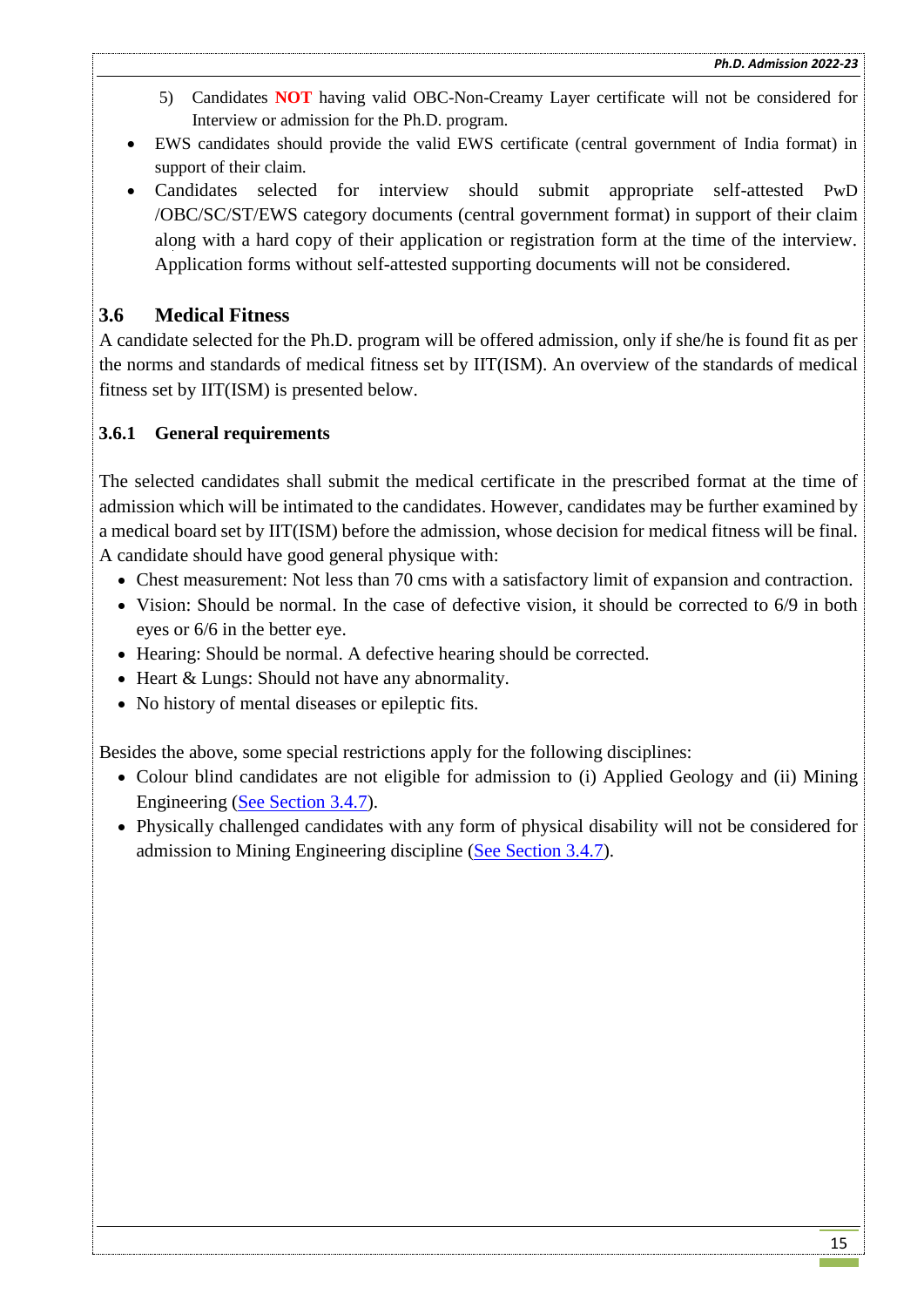## <span id="page-15-0"></span>**3.7 Application Procedure**

## <span id="page-15-1"></span>**3.7.1 Registration and online application**

Interested candidates should register their name using valid email id and phone number and submit their application online from **07.04.2022 to 06.05.2022**. Details on the application along with information brochure containing eligibility criteria can be downloaded from the IIT(ISM) website [https://admission.iitism.ac.in/index.php/admission/phd.](https://admission.iitism.ac.in/index.php/admission/phd) Application fee (Rs. **1000/-** for UR/OBC/EWS and Rs.**500/-** for SC/ST/PwD/Female/Transgender candidates) is to be paid online, by the available online mode of payment. The candidates will be guided through the application process during registration and online application. It is advised to read the on-screen instructions very carefully while filling online application. The candidates are advised to take utmost care while filling and **NOT** to give any false information or conceal any information. If the claim by the candidate is found **WRONG** at any stage of the Ph.D. selection process, their candidature stands cancelled, and no communication will be made in this regard. Candidates will be responsible for any mistake that occurred during the filling and consequent submission of online application. For any other queries, please feel free to contact the Ph.D. Admission office through [aradm@iitism.ac.in](mailto:aradm@iitism.ac.in)

## <span id="page-15-2"></span>**3.7.2 Submission of hard copy of application form**

Hardcopy of the completed application is **NOT** required to be submitted. However, candidates must download the softcopy of the application after successful submission in the online application portal and should submit the hardcopy of the application form along with self-attested testimonials at the time of the physical appearance for interview/admission, whichever is earlier.

#### <span id="page-15-3"></span>**3.7.3 Selection process**

The selection depends on the number of vacancies and performance of the candidate. The department may adopt an appropriate criteria for shortlisting the candidates applied for the Ph.D. program in the respective discipline. The interview will be conducted for all the shortlisted candidates for the selection to the Ph.D. program. The list of shortlisted candidates for the interview will be displayed in IIT(ISM) website as per **[Table 2.1](#page-4-1)**. The medium of interview will be English. The final selection of the candidates for admission to the Ph.D. program will be based on their performance in the interview conducted by the respective departments.

**The selection committee of the respective department approved by the competent authority will interview the shortlisted candidates, and marks will be awarded based on the performance of the candidate in the INTERVIEW ONLY. The merit list will be prepared from the above list by applying the reservation policy (as mentioned in** [Section 3.5](#page-13-0)**).**

## <span id="page-15-4"></span>**3.7.4 Interview procedure**

All candidates shortlisted for the interview have to appear for personal interview on the scheduled date at IIT(ISM), Dhanbad. The list of shortlisted candidates for the interview will be displayed in IIT(ISM) website. No separate communication will be sent to these candidates. The shortlisted candidates are required to bring all the necessary documents, especially the following while coming for the interview: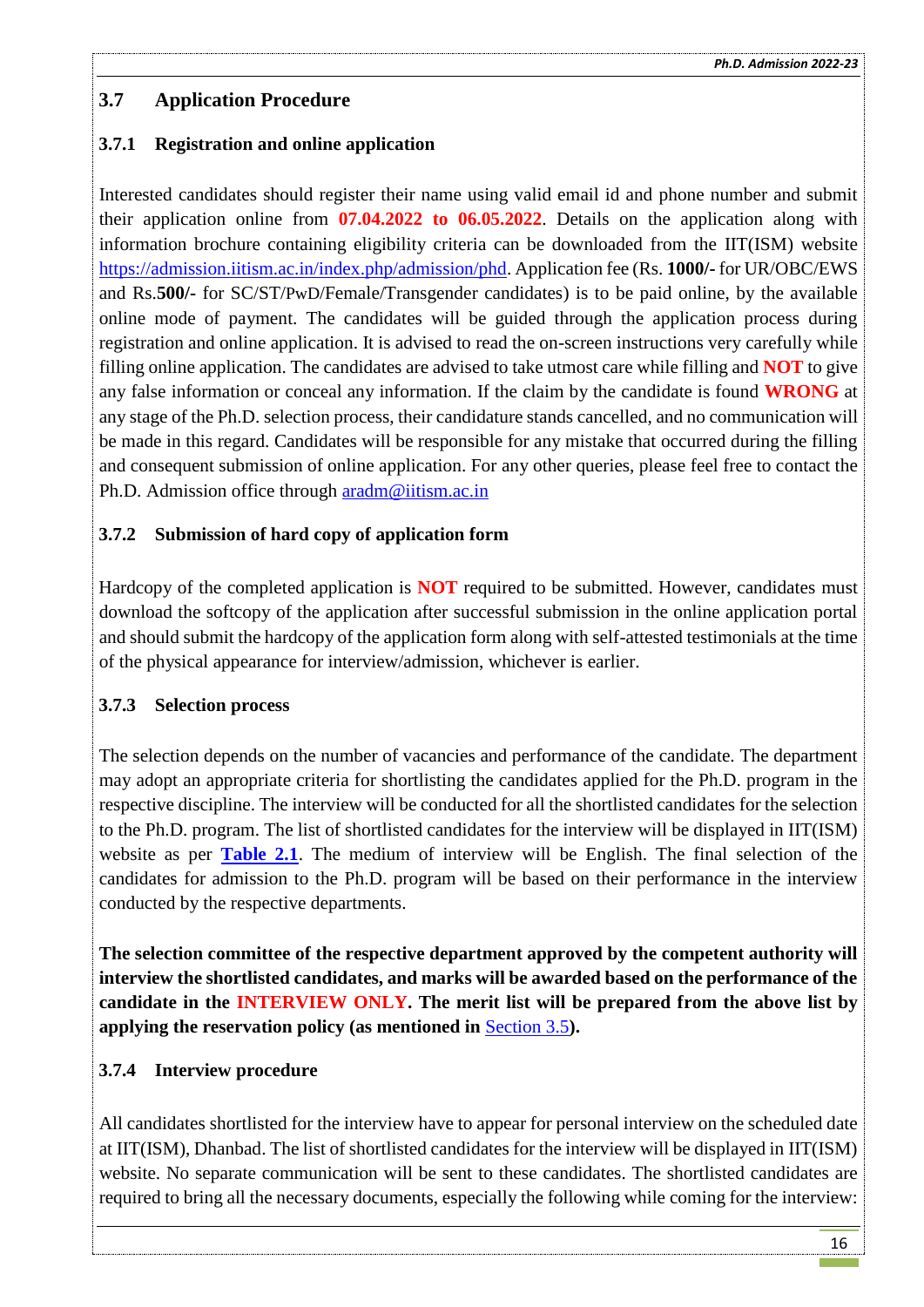- a. A print out of your **REGISTRATION SLIP duly self-attested** (downloaded online application form).
- b. One self-attested copy of all the supporting documents.
- c. All necessary documents **IN ORIGINAL** in support of their claim as given in the application form, especially the ones mentioned below:
	- i. Proof of date of birth.
	- ii. Educational qualifications.
	- iii. Eligibility of qualifying examination.
	- iv. Proof of **FIRST CLASS**/the minimum prescribed percentage or grade point average as stipulated in **Section [3.4](#page-9-3)**.
	- v. Proof for category [EWS/OBC/SC/ST/PwD].
	- vi. Valid OBC/EWS certificate by the competent authority in the format as per the Central Educational Institutions (CEIs) under GOI given in Annexure I & II of Information Brochure for Ph.D. Admission 2022-23, issued on or after **01st April, 2021**.
	- vii. For PwD candidates, proof of the same along with certificate of their respective category.
	- viii. GATE score card.
	- ix. NET certificate for NET qualified candidates.

Only those shortlisted candidates will be interviewed who are found to be eligible after the verification of their **original documents**. Those who do not possess required **original documents** during scrutiny will not be interviewed, and their candidature will stand cancelled. No further communication will be made to the candidate. No TA/DA will be provided for the candidates appearing for the interview. Candidates have to make their own arrangements to attend the interview in the scheduled date and time.

Additional instructions, if any, will be published in the institute website [\(https://admission.iitism.ac.in/index.php/admission/phd\)](https://admission.iitism.ac.in/index.php/admission/phd) and candidates are requested to visit the link, as and when required.

#### <span id="page-16-0"></span>**3.7.5 Final admission**

All admissions to the Ph.D. program will be made from the consolidated merit list on the approval of the Chairman, Senate on the recommendations of the Departmental Post Graduate Committee (DPGC) and the Admission Committee. On approval by the Chairman, Senate, the Academic Section will issue the admission letters to the candidates who will be required to accept the offer of admission by depositing the prescribed fee on or before the specified date.

In case, a candidate does not accept the offer by paying the prescribed fee within the specified date, the offer of admission will stand withdrawn. The offer of admission may also stand withdrawn if the candidate, who has accepted the offer, fails to register within the date for late registration.

**In the event of any information being found false or incorrect or incomplete or non-eligibility being detected at any time before or after admission, his/her candidature is liable for rejection without further communication.** 

All such provisionally selected candidates will be invited to take physical admission on a scheduled date at the time and venue mentioned in the offer letter. The original documents will be scrutinized again before physical admission. Selected candidates are required to bring all the **ORIGINAL**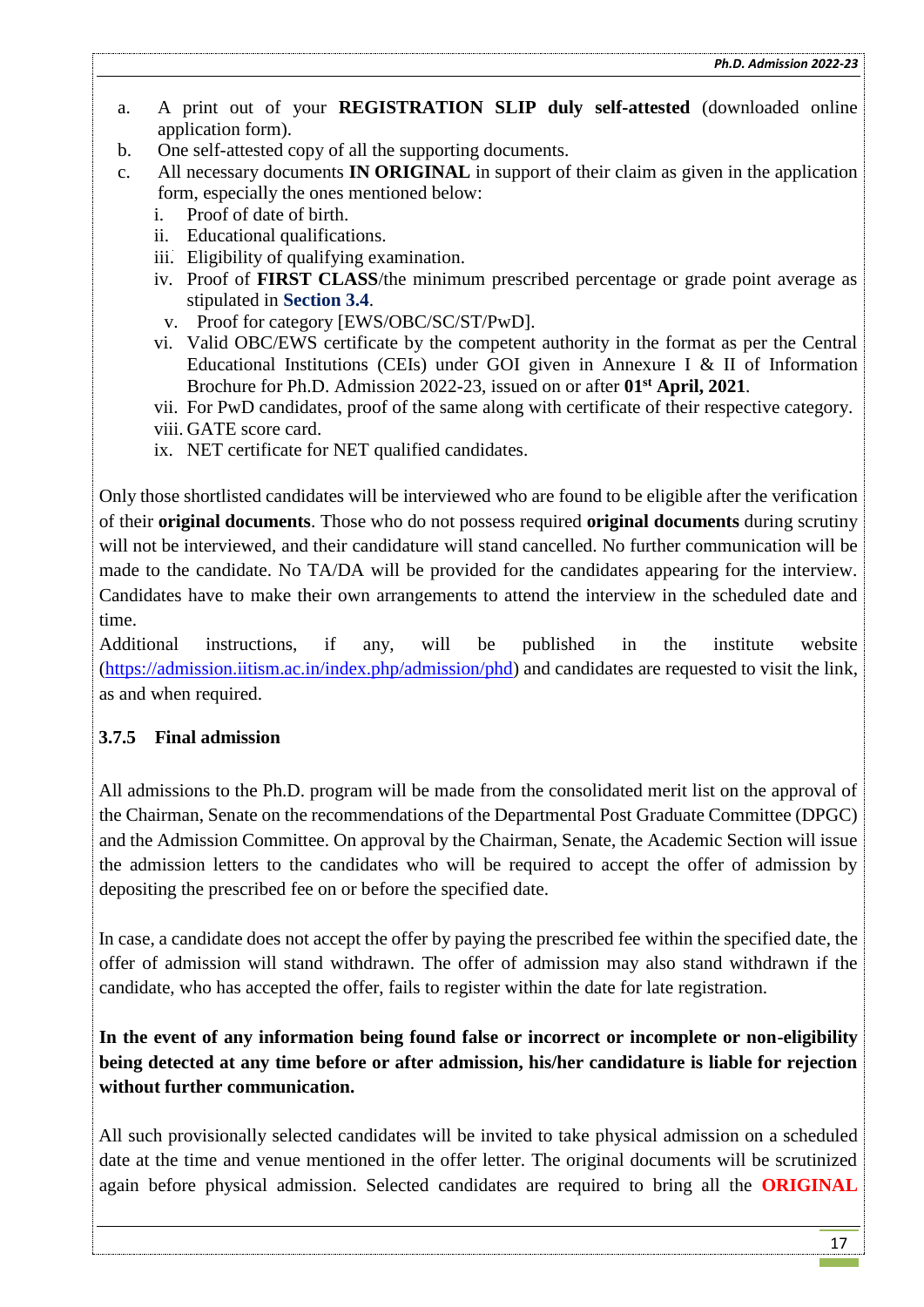documents, including the final grade sheet, while coming for admission on the said date. No extension will be given under any circumstances. All research scholars will be governed by the IIT (ISM)'s Rules and Regulations and the IIT (ISM)'s [Ph. D. Manual](https://www.iitism.ac.in/assets/uploads/news_events/admin/Ph.D-Manual.pdf) prevailing at that time.

### <span id="page-17-0"></span>**3.7.6 Withdrawal and refund of admission fee**

After the admission/provisional admission, a candidate may withdraw his/her admission. Withdrawal may be requested to AR (Admissions) at [aradm@iitism.ac.in](mailto:aradm@iitism.ac.in) by e-mail from the registered email Id of the candidate.

a) If a candidate withdraws the offer of admission within five days after the last date of admission for the round in which she/he was admitted, the entire fee collected from the candidate will be refunded after a deduction of processing fee of Rs.2000/-.

b) If a candidate withdraws the offer of admission after five days from the last date of admission for the round in which she/he was admitted, she/he will be refunded only the caution money and advance hostel mess fee.

## <span id="page-17-1"></span>**4. DISCLAIMER**

The website mentioned in this document has been launched to provide the candidates and public-atlarge, information about the IIT(ISM) Ph. D. Admission. If you do not agree to the terms and conditions below, kindly do not access this site or any pages thereof.

## <span id="page-17-2"></span>**4.1 Terms and Conditions**

#### <span id="page-17-3"></span>**4.1.1 No warranty**

The information and materials contained in the site, including text, graphics, links or other items - are provided on an "As Is" and "As Available" basis. Although Ph.D. Admission Committee which organizes and conducts the interview and admission to the Ph.D. program tries to provide information accurately, it disclaims liability for errors or omissions in this information and materials.

No warranty of any kind, implied, expressed or statutory, including but not limited to the warranty of fitness for a particular purpose and freedom from computer virus, is given in conjunction with the information and materials.

#### <span id="page-17-4"></span>**4.1.2 Limitation of liability**

In no event, IIT(ISM) will be liable for any damages, including without limitation, direct or indirect, special, incidental, or consequential damages, losses, or expenses arising in connection with this site or use thereof or inability to use by any person, or in connection with any failure of performance, error, omission, interruption, defect, delay of operation or transmission, computer virus or line or system